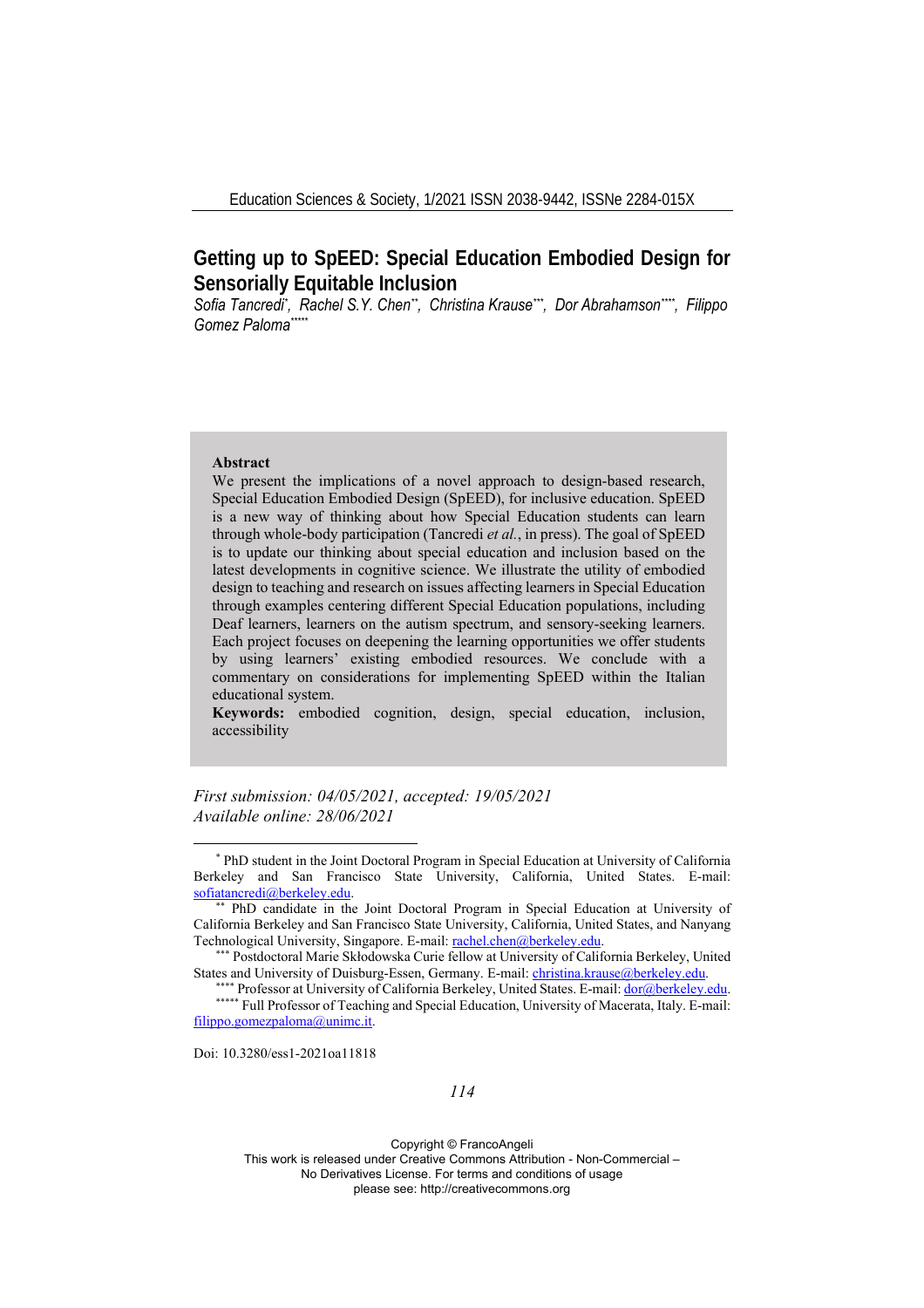## **1. Introduction**

The separation of mind and body in Western scholarship tracing back to Descartes has long implied a separation of mind and body in education. In this view, a math teacher must focus on the mind, and a sports teacher on the body. Recent developments in cognitive science, however, challenge this neat divide. Embodied models of cognition (Newen *et al.*, 2018) establish the body as *participating in* the activity of the mind. Rather than just manipulating abstract symbols in the head, thinking happens with and through learners' bodies and objects in the world. Perception and action unfold together, and cognitive structures emerge through repeated patterns supporting perceptually-guided action (Varela *et al.*, 1991). Growing evidence supports such embodied accounts of cognitive activity (Fincher-Kiefer, 2019).

This emerging perspective on the mind in turn affects how teaching and learning are conceptualized; the body becomes a central participant in learning even in disciplines usually considered abstract, such as mathematics. Embodied views of cognition have already begun to influence education, from literacy (Glenberg *et al.*, 2004) to science (Scherr *et al.*, 2013). In mathematics, they have inspired a range of innovative educational approaches and designs, from novel technologies (e.g., Nemirovsky *et al.*, 1998; Ottmar *et al.*, 2015; Sinclair and Heyd-Metzuyanim, 2014) to whole-body collaborative activities (Kelton and Ma, 2018, Vogelstein *et al.*, 2019).

*Embodied design* is a design framework that aims to crystalize the implications of embodied cognition for teaching and learning, with an emphasis on the field of mathematics (Abrahamson *et al.*, 2020; Abrahamson, 2009, 2014). Embodied designs create the conditions for learners to learn to move in new ways that ground the concepts they are intended to learn. Embodied design starts from what learners can already do and perceive and sets things up so that learners can explore target concepts using these resources. Once students have learned to move in a new way, disciplinary forms like numbers and measurement are brought in to serve the students as useful tools that help them control, evaluate, and explain what they are doing. A classic example of embodied design is the Mathematics Imagery Trainer for Proportion (MIT-P) (Abrahamson and Trninic, 2015), a digital interface for math instruction. The learner holds two sensors that manipulate the heights of dots on a screen in front of them (Fig. 1). The screen turns green when the heights of the two dots are in a secret ratio with each other: here, when the left dot is half the height of the right dot. Through this activity, the student learns to move in a new way that keeps the screen green, such that the gap between her hands gets larger as she moves them up the screen. This design shows how learners' capacity to learn new movement patterns can become the basis for learning mathematical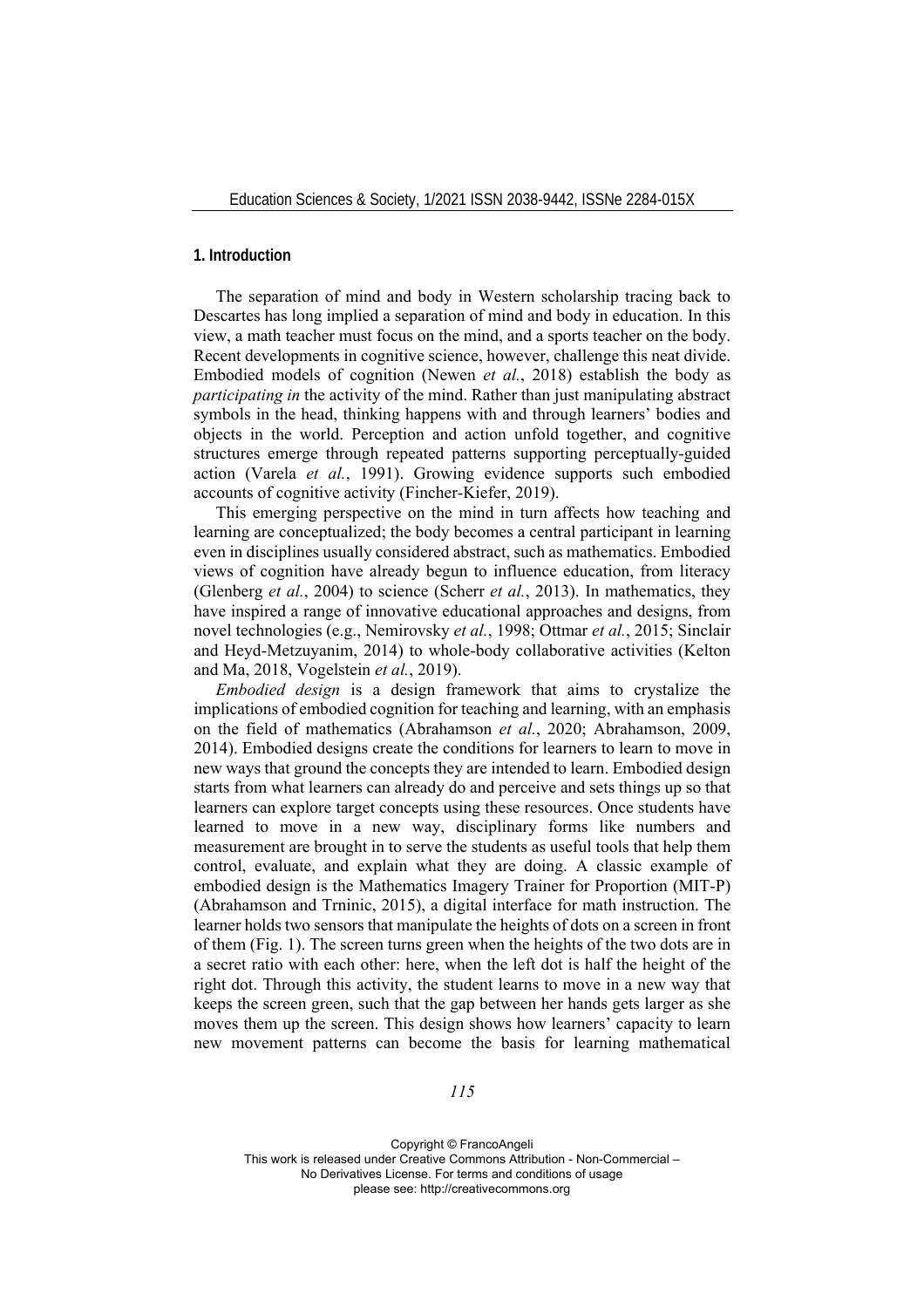concepts like proportional reasoning. Embodied design is the practical arm of embodied models of cognition, such as *enactivism*, that is, the philosophical theory that all thinking is embodied doing (Hutto *et al.*, 2015). We will revisit this example shortly from the perspective of inclusive design for learners with different sensory experiences.

Fig. 1 - The Mathematics Imagery Trainer for Proportion



### *1.1. An Embodied View of Accessibility*

An embodied perspective doesn't just inspire new ways of approaching educational design; it also changes how we define and design for accessibility. Accessibility is often defined as allowing full and equitable participation in activity. In educational settings, accessibility is often thought of as presenting information in an alternate format. For example, this could look like providing blind students with auditory descriptions of visual images, or Deaf students with sign-language interpreters at a spoken lecture. With the old view of cognition, such experiences might be considered equivalent, that is, the plausible assumption would be that "at the end of the day, all students are actually learning the same math, regardless of *how* they learn it." However, from an enactivist point of view, it becomes clear that because diverse learners' bodily engagements with these different educational resources differ dramatically, their respective engagements engender different qualities of learning. Moreover, embodied views of disability can help highlight learners' existing *capabilities,* as well as barriers imposed on them through instructional environments and practices (de Freitas and Sinclair, 2014; Lambert, 2019; Toro *et al.,* 2020; Yeh *et al.,* 2020).

An embodied view of learning can enrich existing inclusive educational design frameworks like Universal Design for Learning (UDL). UDL seeks to

*116*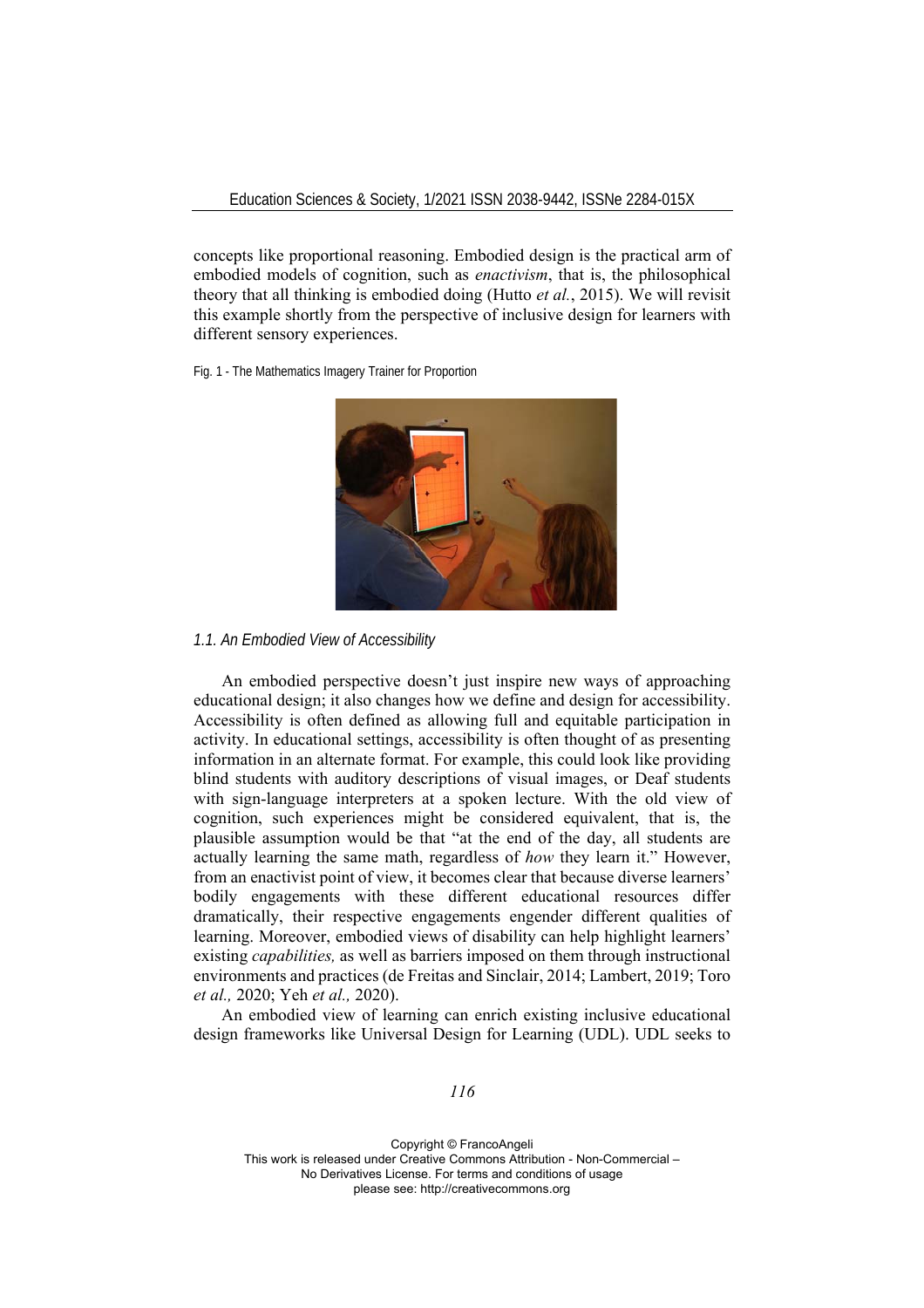accommodate learners' differences through teaching with multiple modes of representation, expression and action, and engagement (CAST, 2018; Meyer *et al.* 2014; Rose and Meyer, 2002). Bringing together UDL and embodied design, Abrahamson *et al.* (2019) reimagine the MIT-P design as a context for blind and visually impaired students to learn together with sighted students by introducing audio and haptic feedback to the design. Learners stand on opposite sides of a board featuring knobs in parallel tracks. Peers on either side of the board slide the knobs together. When the ratio of the left knob's height to the right knob's height fulfills the secret ratio, the knobs vibrate, and a sound is produced. This design designates proportions with visual and haptic–tactile feedback such that blind and sighted learners can achieve equitable independence in their learning together. Both learners' sensorimotor resources are actively and continuously engaged. This version of the MIT-P assures students equal participation in self-guided and coordinated movements, offering an equivalently rich learning experience to all students. This design surpasses common teaching tools like tactile diagrams and text-to-speech that do not give blind learners full and equivalent access to spatial exploration<sup>1</sup>.

SpEED (Tancredi *et al.*, in press) – Special Education Embodied Design – takes up the spirit of this project by integrating UDL's commitments to proactive, adaptive education and embodied design's commitment to designing for students' specific embodied resources. SpEED applies embodied-cognition theory to Special Education design. The goal of SpEED is to develop tools that improve accessibility to offer all students equitable access to deep engagement with peers and conceptual learning. To serve every learner in the inclusion classroom, it is necessary to consider how each brings different sensory and motor experiences into learning, and how instructional designs differentially give them opportunities to use that experience.

The principles of SpEED are:

- 1. **Learning happens through the body's sensorimotor engagement with the world.**
- 2. **Learning begins from learners' existing embodied resources.** These include prior sensorimotor experiences, practices, processes, and abilities.
- 3. **Instruction must flexibly adapt to learners' sensorimotor diversities.** This principle calls for an embrace of human variation. Learners' sensorimotor differences can change how they interact with what they are learning.

SpEED uses an iterative approach called design-based research (Cobb *et al.*, 2003). In design-based research, theory informs design, whose evaluation then

Copyright © FrancoAngeli

This work is released under Creative Commons Attribution - Non-Commercial –

No Derivatives License. For terms and conditions of usage

please see: http://creativecommons.org

<sup>&</sup>lt;sup>1</sup> For an accessible version of the MIT-P inspired by this design, see https://phet.colorado.edu/en/simulation/ratio-and-proportion.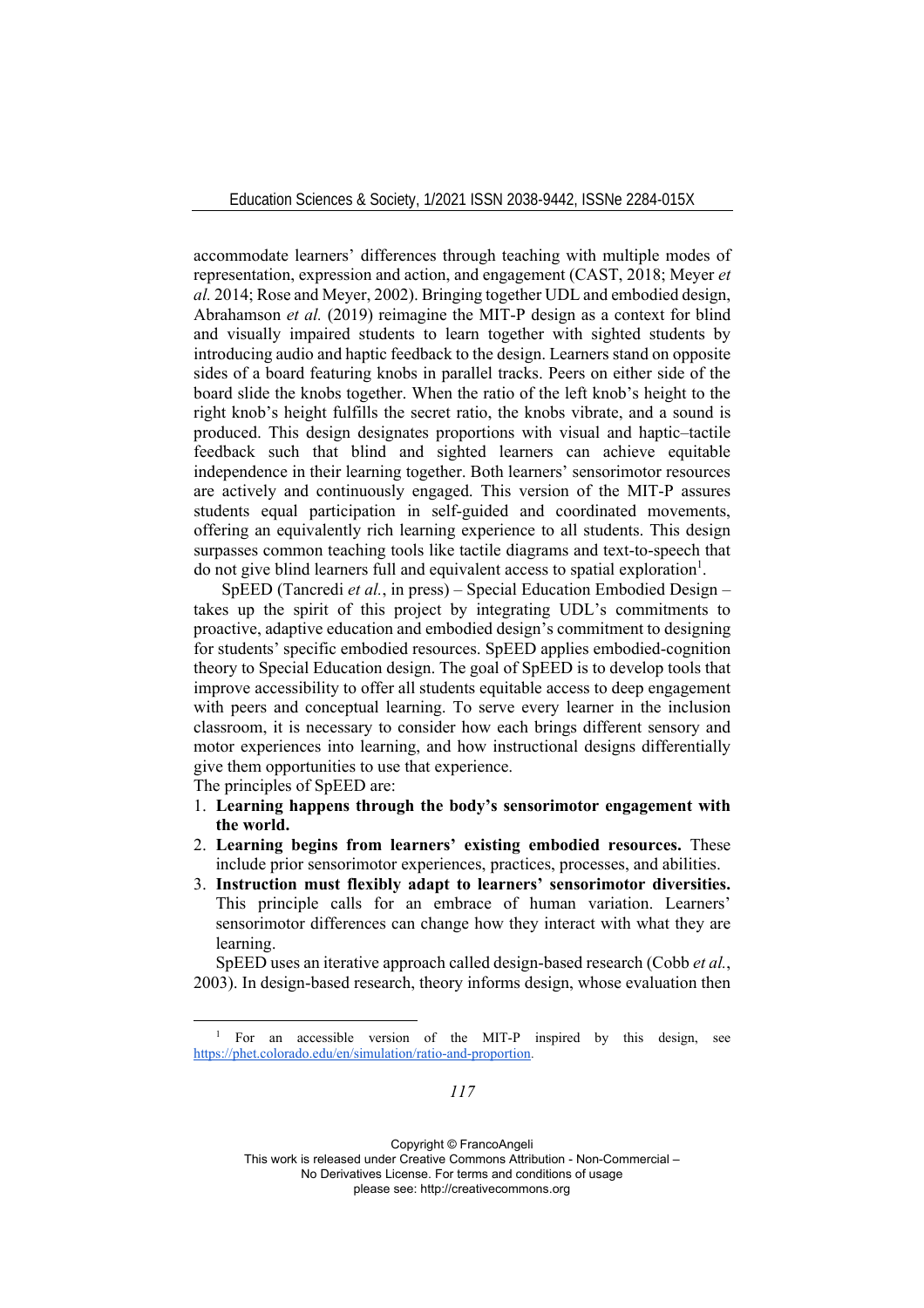comes back to inform theory, and over again through iterated cycles of development efforts. With this approach, it is possible to study types of learning that do not yet exist (Bakker, 2018).

We share four examples of SpEED design in action to show how this framework can apply to a range of applications. Each of the four projects uses an embodied approach to design learning technologies that are more equitable. Each focuses on a different population: learners with ADHD, learners on the autism spectrum, and Deaf signers<sup>2</sup>. We describe each example project's rationale and design, list their key implications for practice, and conclude with a set of guiding questions for anyone seeking to implement SpEED in teaching or research. Following these guidelines, we include a commentary on applying SpEED in the Italian educational context.

## **2. SpEED Projects**

### *2.1 The Magical Musical Mat3*

The Magical Musical Mat (MMM) is a domain-general platform that allows people to interact using the non-speaking modalities of touch and sound by integrating haptic exploration and music with social interaction (Chen *et al.*, 2020). The MMM is motivated by a drive towards surfacing the very core of human connection: co-presence and affective attunement. Although this project centers non-speaking learners on the autism spectrum, it touches something that is fundamentally human to all of us: the ability to connect with another human being. The MMM creates communicative symmetry between diverse communicators – for example those who have verbal speech and those who don't – by embracing communicative modalities accessible to everyone.

In Vygotsky's words (1962), learning is inherently situated in social practice, whether teacher-to-student or peer-to-peer. Social participation also creates a sense of belonging, an important factor in successful classroom learning (Osterman, 2010). Although everyone has the capacity to engage in interaction, participation in typical social communication usually occurs through talk, and is not readily accessible to some populations. How then can

Copyright © FrancoAngeli This work is released under Creative Commons Attribution - Non-Commercial – No Derivatives License. For terms and conditions of usage

please see: http://creativecommons.org

<sup>2</sup> We are using the terms "blind", "on the autism spectrum", and "Deaf" to respect preferences expressed by people with these identities (Gernsbacher, 2017; Liebowitz 2015). In the US, we use Deaf with a capital D to emphasize sociocultural identity.<br><sup>3</sup> This project is led by Rachel Chen. The Magical Musical Mat was funded by the Barbara

White Bequest, and the Jacobs Institute Innovation Catalysts grant, and supported by the Humanities International PhD Scholarship.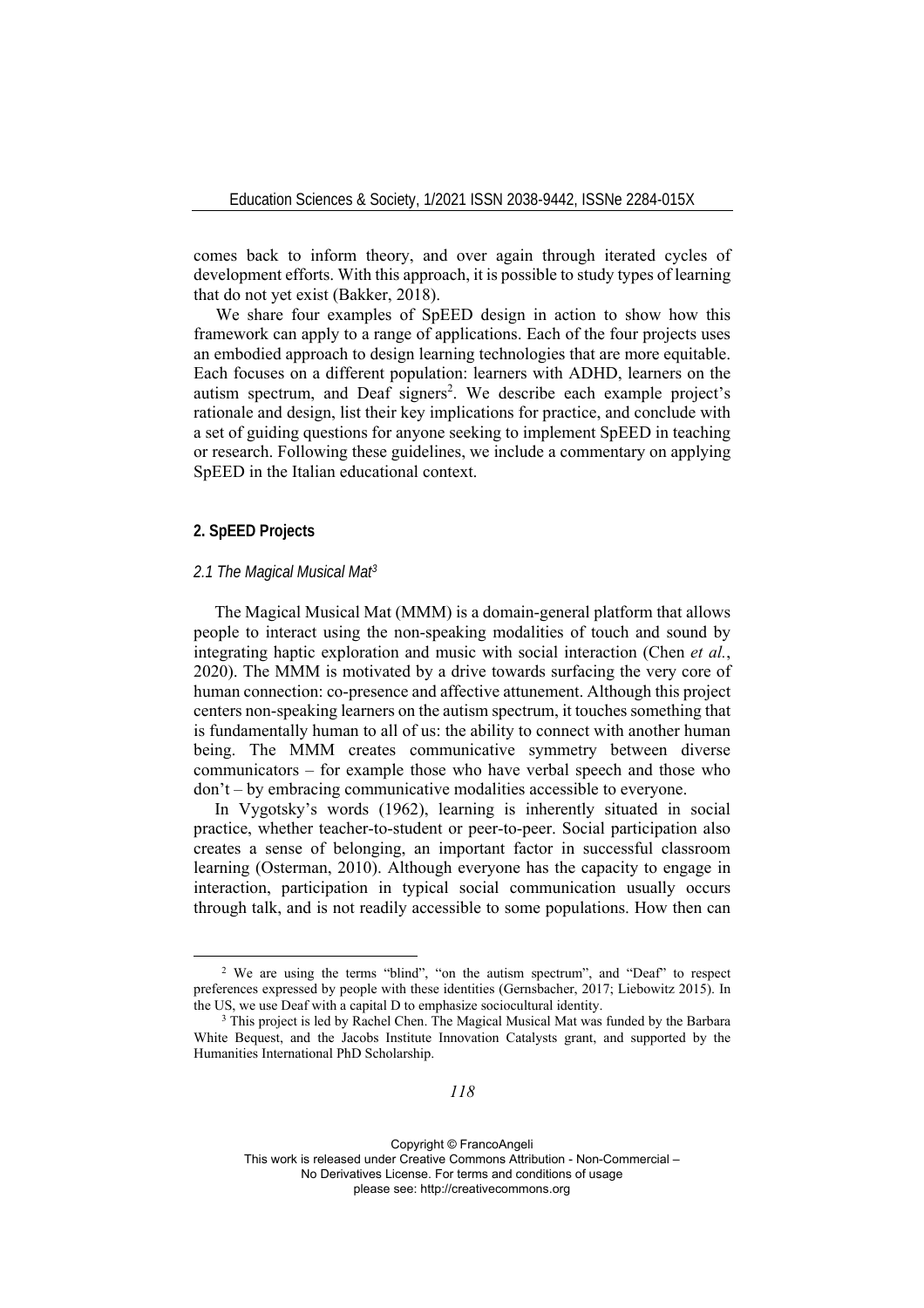we design for inclusive participation of students with diverse interactional modalities?

The very label of Autism is clinically characterized by a difference in social communication. Autistic students, especially those who are minimally-verbal or non-speaking, may realize the desire for social interaction differently than neurotypical individuals, through non-dominant sensory modalities, attunements, and practices. The dominance of referential spoken language in educational practices misses opportunities to identify and thus develop multisensorial means of engaging in social interaction.

Previous solutions for non-speaking students involve *Alternative and Augmentative Communication (AAC)* systems that serve as an alternative to, or an augmentation of an individual's speech. For example, AAC solutions include speech generating devices or picture cards for the expression of specific requests. Although the implementation of AAC systems has had much success in furthering language development and linguistic production in many populations, there remains some challenges with these devices. AAC solutions are designed around referential linguistic form. As such, because AAC systems focus on indexical language structures geared towards generating speech, AAC user interfaces are constrained to an array of symbols and grids, whose use is predicated on effective sequencing skills, excellent memory, and motoric dexterity, thus imposing high cognitive and motor demand. The AAC user must accommodate their interlocutor's communicative modality (speech), and their bodily movement is recruited for the purpose of linguistic output. But what if the body's significant role in interactional engagement could instead be forefronted? What if both interactants communicated in the same modality?

This design solution draws upon embodied cognition and other theories of embodiment that take the body as a point of departure. Stemming from phenomenology, this project draws from Merleau-Ponty's concept of intercorporeality, where the human body is seen as the active center of cognition, social understanding, and culture making. This work also draws upon research that has microgenetically examined touch in social interaction, such as Marjorie Goodwin's work on haptic sociality (Goodwin, 2017), where touch is empirically demonstrated to communicate close attunement and trust. By designing for touch-based interaction, this project forefronts developmental antecedents of effective communication that are rooted in the body.

The MMM is an embodied-design platform (Abrahamson, 2014) that positions students' dynamic bodies as the nexus of social interaction. This platform is designed to foster collaborative interaction as a dyad's emergent solution to the situated problem of enacting musical improvisation. When two people stand on the mat and touch hands, they close a circuit (Fig. 2). The

*119*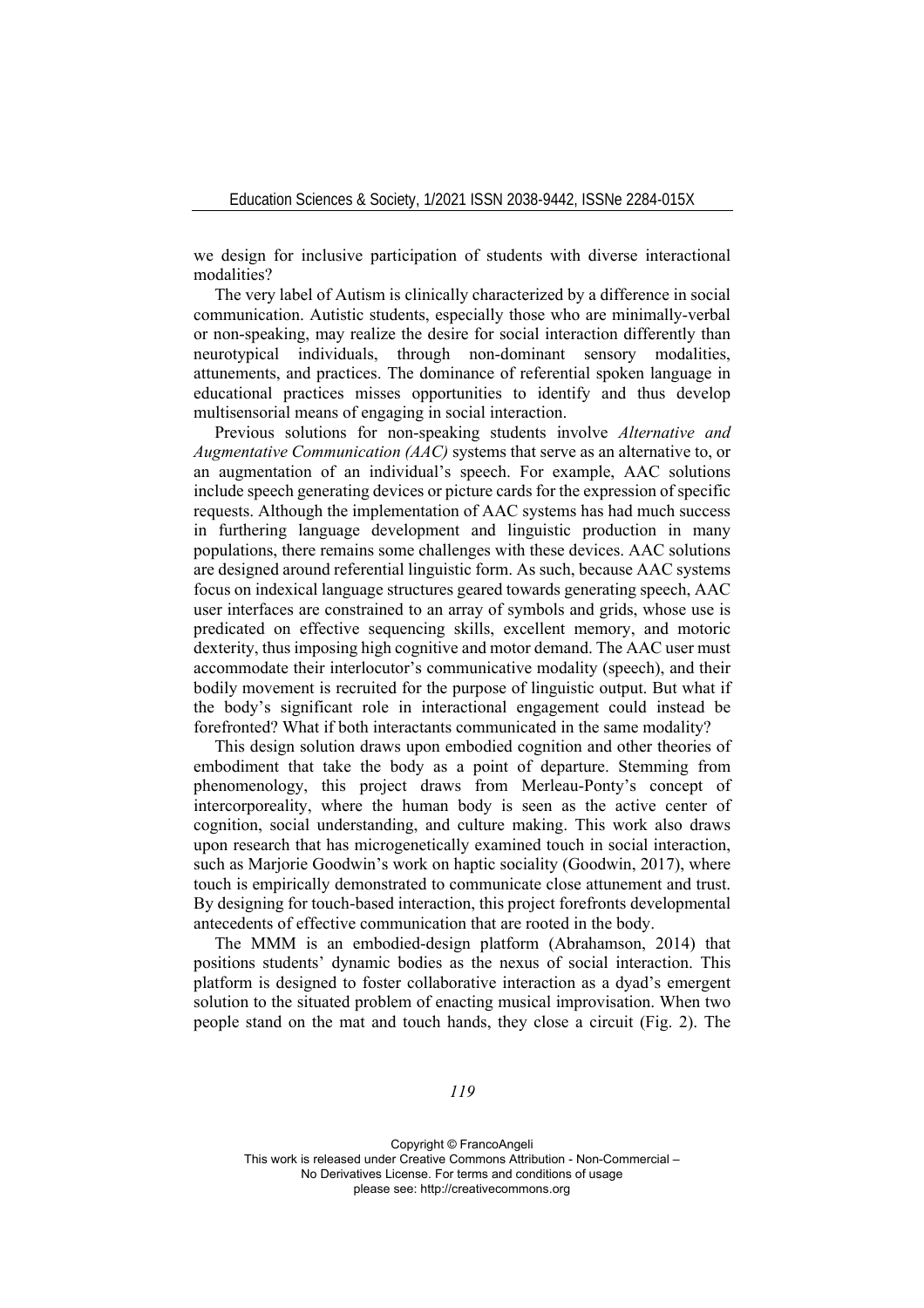fluctuations in resistance levels between both bodies are mapped onto musical sounds, such that different touch-based gestures produce different sounds.

Fig. 2 - *The Magical Musical Mat (Images adapted from Chen et al., 2020)* 



We introduced the MMM to an autism clinic that runs Integrated Play Groups (IPG), an interventional form that facilitates students' play-based interactions (Wolfberg *et al.*, 2016). The practitioners presented the MMM in two different classes with different age groups  $(5-8 \text{ y/o})$  and  $(9-12 \text{ y/o})$ comprising of both autistic and neurotypical students. With little guidance, the students interacted with one another in various ways. They played rhythmic hand-games, explored a variety of sounds by touching hands and feet, and took turns pretending to be musical instruments. The clinic's directors, teachers, and therapists expressed surprise at the creativity of the games the students played and the sounds they explored. They also observed a behavioral change in some students, who were at first hyperactive in interacting with each other but had calmed down through using the mat in ways that facilitated other learning activities. Lastly, they stated that the students thereafter continued to express interest in using MMM: they asked the teachers to play with it and mentioned it in later clinic sessions.

In our current work, we are using this platform as a musical improvisation tool for children on the autism spectrum. We are examining repetitive movement – rocking, tapping, flapping – of autistic children, and how this can emerge into social interaction through musical interventions. *Implications for practice:* 

- 1. Beyond the dominant modality of speech, modalities such as tactility can allow diverse communicators to connect with one another.
- 2. Interacting with modalities other than speech allows for communicative symmetry, especially with minimally-speaking / non-speaking children.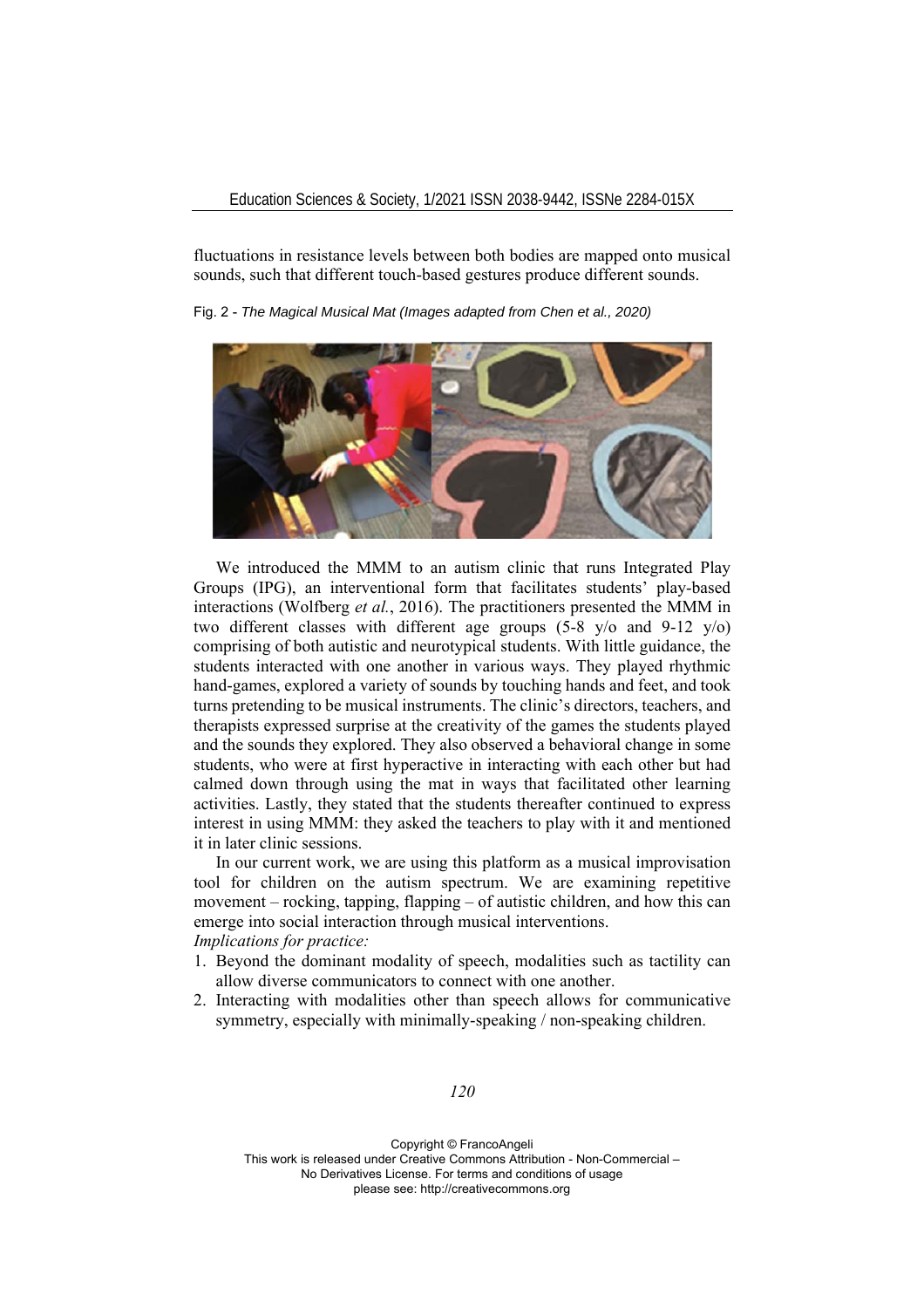3. Facets of social interaction such as rhythmicity and musicality can encourage creative and inventive play.

## *2.2 Balance Board Math4*

*Balance Board Math* is a new way of interacting with mathematical concepts using a rocking balance board. This project is motivated by improving instructional accessibility for learners who crave movement stimulation. This tends to include many children with ADHD (Shimizu *et al.*, 2014) as well as children on the autism spectrum (Tomchek and Dunn, 2007). Balance Board Math introduces a range of mathematical concepts including functions, angles, and ratio using embodied design activities on a balance board. We'll focus here on one Balance Board Math configuration, the *Balance Number Line (BNL)*, a balance-based way of interacting with the number line to experience absolute value and negative numbers.

A key feature of Balance Board Math is that it reconciles two ways of thinking about movement in learning: sensory regulation and embodied cognition. Theories of *sensory regulation* in the psychology and occupational therapy literature (e.g., Dunn, 1997) posit that movement operates as a means to maintain optimal levels of alertness through sensory stimuli that are of an adaptive intensity for one's sensory profile. This project focuses on a particular kind of sensory input: the vestibular system in the inner ear. The vestibular system supports balance and coordination. It includes three semicircular canals in different orientations that detect movement. Sitting in class provides minimal stimulation to the vestibular system. Students who need more vestibular stimulation might seek it through movements such as rocking in their chair or walking around, which may look to their teacher like they are distracted. There is evidence for the impact of sensory experience on academic learning: sensory differences have been found to explain 47% of variance in academic performance for children on the autism spectrum (Ashburner *et al.*, 2008), and self-directed movement like fidgeting is positively correlated with performance for children with Attention Deficit Hyperactivity Disorder (ADHD) (Sarver *et al.*, 2015). This project sets forth from the perspective that having a learning task and environment that meets one's sensory regulation needs is a question of accessibility. In parallel, embodied cognition dictates that movement plays a central role in cognition. The vestibular system plays a central role in movement. Not surprisingly then, the vestibular system has been implicated in cognitive development, and even abstract conceptual reasoning (Hitier *et al.,* 2014; Antle *et al.*, 2013).

<sup>4</sup> This project is led by Sofia Tancredi. The Balance Board Math project is supported by the National Science Foundation Graduate Research Fellowship Program under Grant No. 1938055.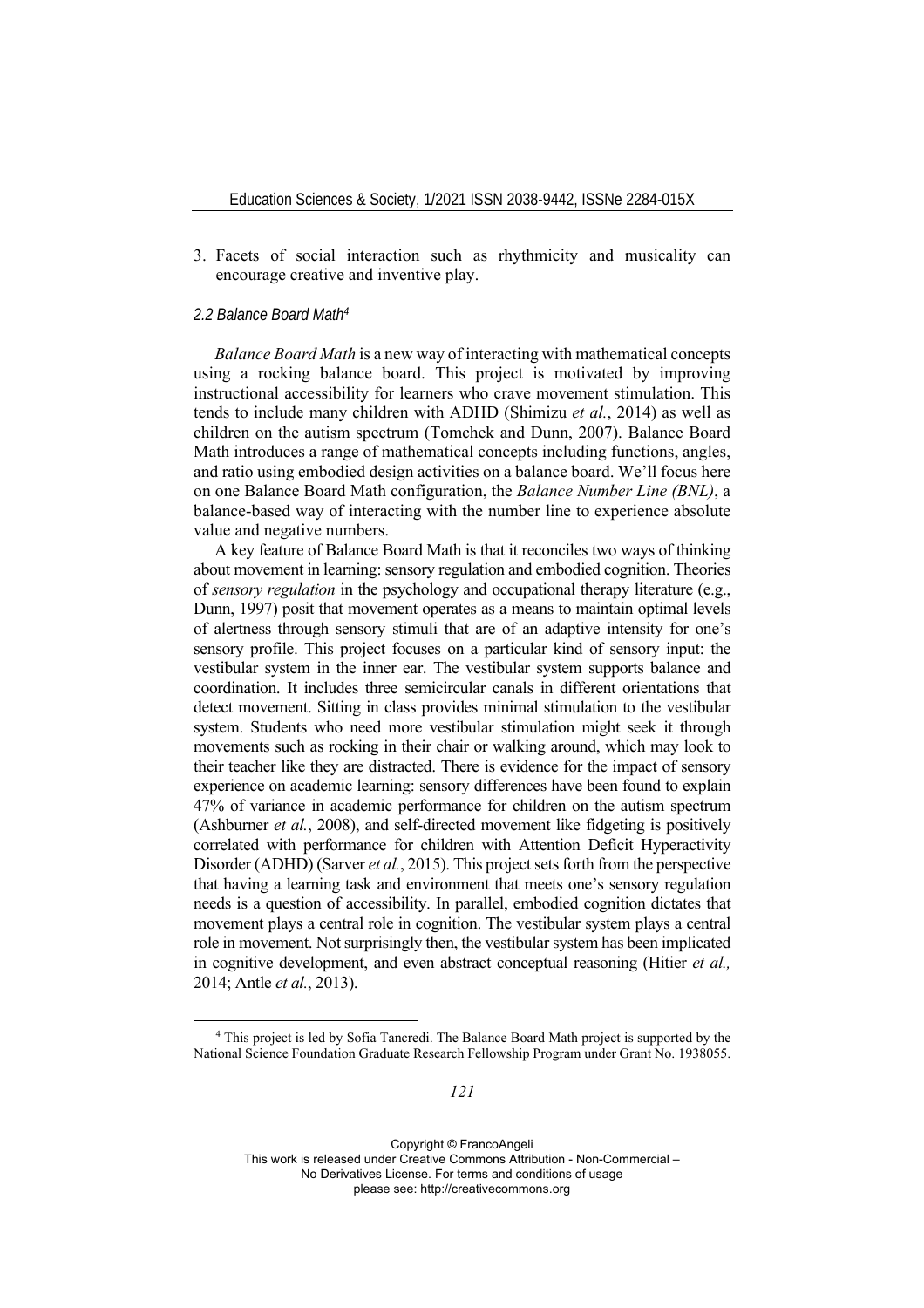Education Sciences & Society, 1/2021 ISSN 2038-9442, ISSNe 2284-015X

Existing solutions in the United States for supporting sensory regulation typically meet sensory needs separately from academic learning, either by providing sensory accommodations to students in the classroom such as specialized seating, or through therapeutic sensory programs conducted outside of the classroom. But according to embodied cognition, sensory activity is part of cognition, not separate from it. This project differs from previous solutions by treating sensory regulation as *part of* mathematical activity. The design conjecture of this project is that directly incorporating vestibular stimulation into learning activities will improve their efficacy. The aim is to combine the sensory regulation tool of a balance board with number line tools from math instruction. The resulting design makes rocking on a balance board central to a series of mathematics learning tasks. Students sit on the board and rock by moving their hands along a number line. Hand positions affect the board's balance (Fig. 3), providing stimulation to the vestibular system that serves as feedback about the number line movements. The design builds upon learners' natural engagement with vestibular stimulatory behavior. Rocking becomes a resource for conceptual learning. The BNL is designed not only to support sensory regulation, but also to use vestibular stimulation to enhance the perceptual salience of learning-relevant stimuli.

*Fig. 3 - The Balance Number Line* 



An example BNL activity is to find a way to move both hands along the number line while staying in balance. The solution consists of moving both hands apart at the same rate, keeping them equidistant from the origin (for

*122*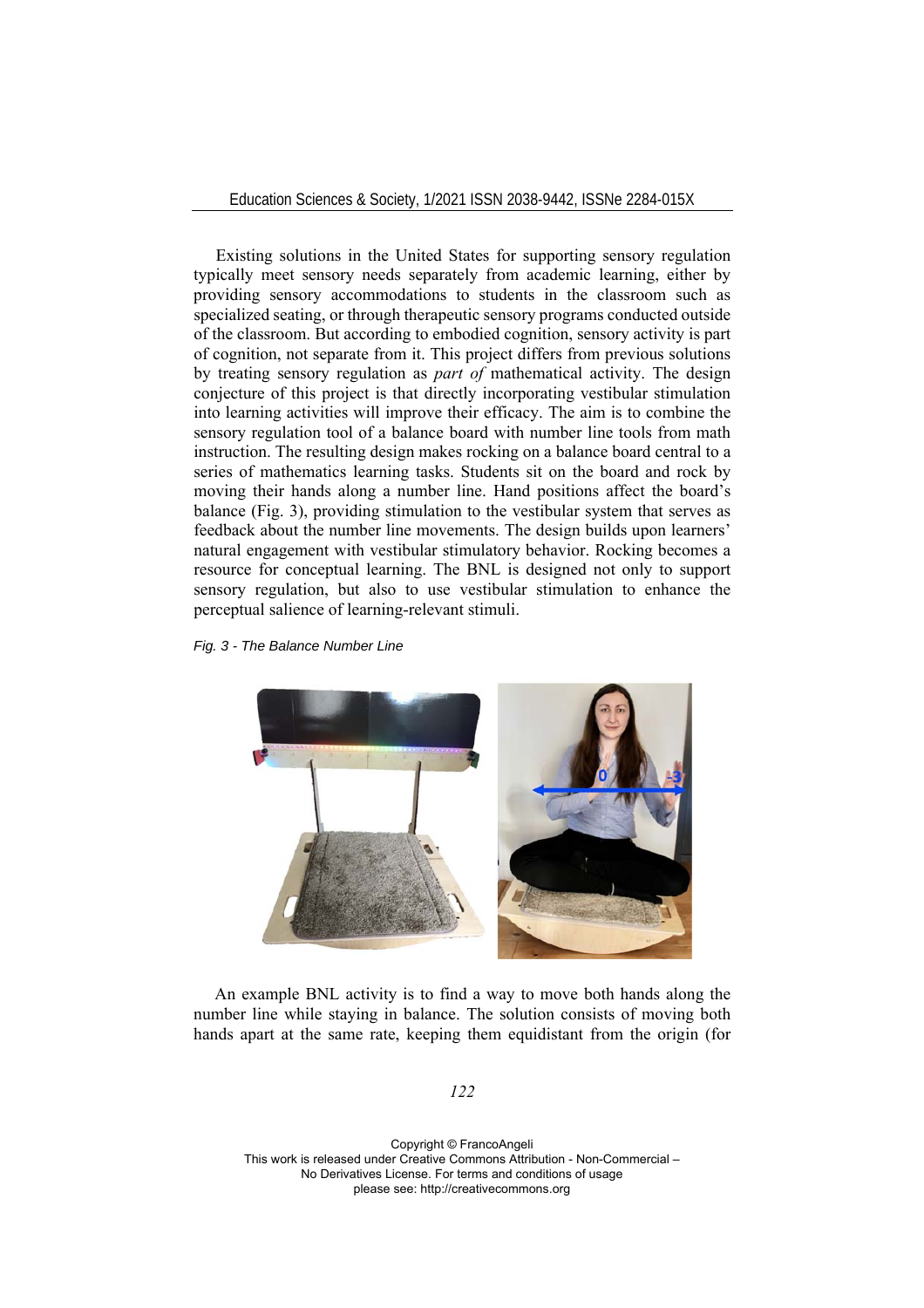example, at -2 and 2, -4 and 4, etc.). If and only if the hands move in this way, the board will remain in balance. Solving this problem develops a sense of number-line symmetry. Negative numbers are defined as the counterbalancing point to their positive counterparts. The number line becomes a tool to be able to refine, control, and talk about movements. In BNL activities, magnetic arrows of different lengths are also used to document, plan, and discuss movements on the board.

When tested with a 13-year-old male on the autism spectrum, the pilot participant effectively identified mathematical properties through experiences on the board. He also rocked on the board beyond the formal tasks themselves during tasks such as waiting or visual comparison, suggesting that the board provided an opportunity for sensory regulation. The student's parents shared in a debrief interview that the student's sustained focus for much longer than typical in this context. This supports the hypothesis that meeting students' sensory regulation needs through the activity design can expand their capacity for sustained mathematical investigation.

Current work in Balance Board Math includes testing the activity with a range of participants and building out other configurations that explore other mathematical concepts, each with an eye towards allowing students who are sensory seeking to collaborate with peers who are less sensory seeking and even sensory avoidant.

*Implications for Practice:* 

- 1. Different learners within the same classrooms will need different levels of sensory stimulation to do their best learning.
- 2. Students who are moving in non-prescribed ways such as fidgeting or tilting in their chair might be meeting their sensory needs in order to work. Recognizing their sensory regulation needs can help to offer alternatives that are not disruptive to peers.
- 3. Foundational sensory systems like balance, tactility, and proprioception (body-in-space) provide untapped opportunities for presenting concepts in new and engaging ways.

## *2.3. SignEd|Math5*

The aim of SignEd|Math is to develop instructional approaches and methods that make use of the potential of sign language as a special practice and communicational preference of Deaf students. This project builds on the

<sup>5</sup> This project is led by Christina Krause. The project SignEd|Math receives funding from the European Union's Horizon 2020 research and innovation program under the Marie Skłodowska Curie Grant Agreement No 842487.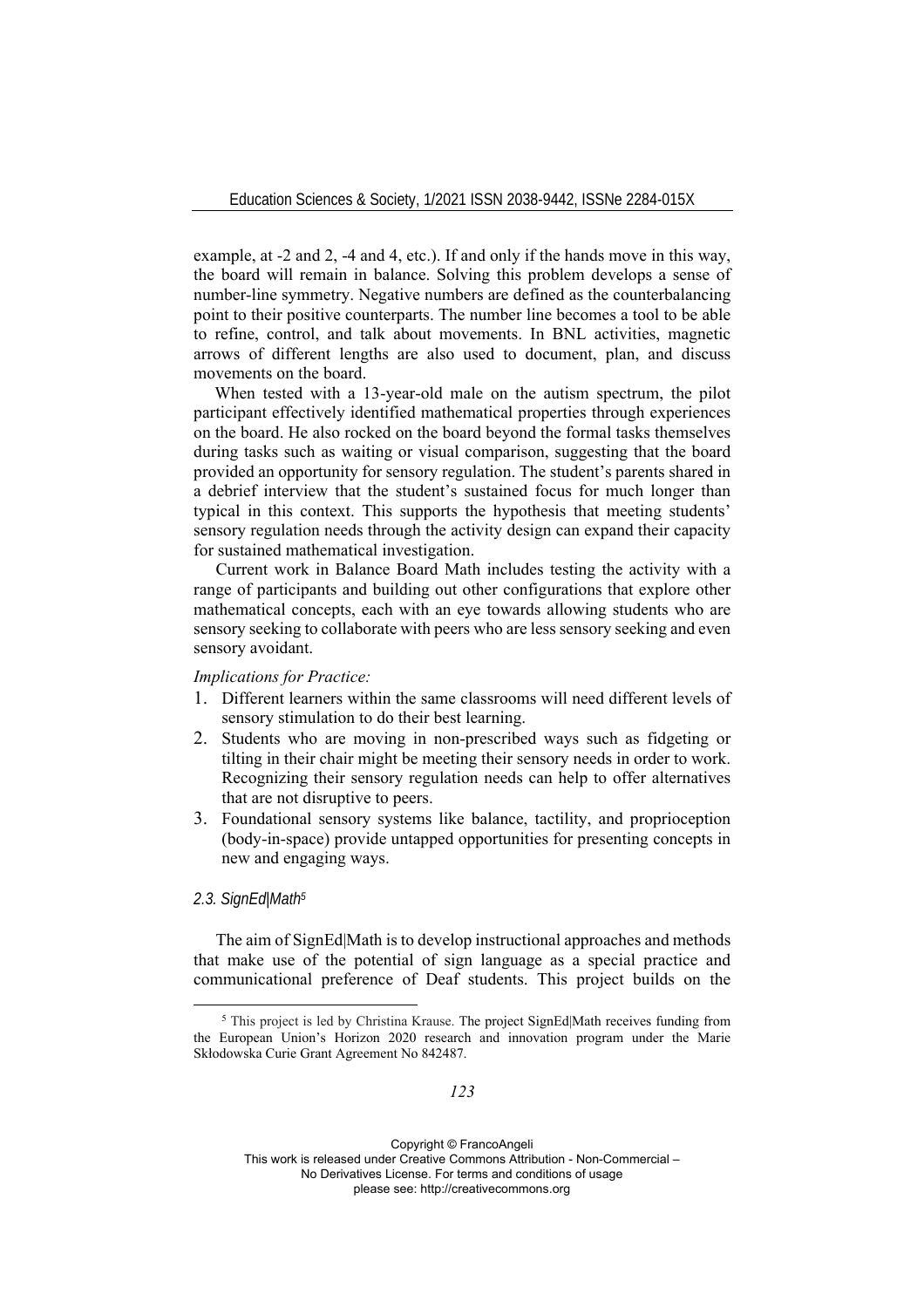assumption that learning math in the medium of sign language changes how learning content is approached and structured, from both an individualembodied and a social-constructivist perspective.

Sign languages are not mere word to word translations of spoken languages into gestural signs; they are languages with their own syntactic rules, steadily and naturally growing in the Deaf communities in which they are used. Signs are more or less conventionalized and vary in handshape, performance location, trajectory, direction, speed, orientation, and facial expression (Stokoe, 1963).

The use of a sign language seems to influence Deaf signers' ways of thinking universally, leading to differences in cognitive processing and conceptual organization (Grote, 2013 for an overview). For example, the visual-spatial format and simultaneous articulation afford concept organizations differently than the auditory-sequential articulation of spoken languages. This is considered to influence the ability for serial recall of information to be less distinctive in Deaf signers. This makes it more difficult for them to follow information presented linearly, and simultaneously presented information becomes more accessible for cognitive processing (Hall and Bavelier, 2010). Additionally, sign languages generally show a higher degree of iconicity than spoken languages. Signs often reflect a concept by representing actions or objects. The whole concept cannot be represented, so a certain aspect is chosen to stand for the concept. Research in psycholinguistics found that these foregrounded aspects are more strongly associated with the whole concept than those that are not represented (Grote, 2013).

Instead of acknowledging these differences in cognitive processing and conceptual organization, Deaf students are still mainly treated as "hearing students that cannot hear" (Marschark *et al.*, 2011, p. 4) That is, the main concern addressed in Deaf students' education, especially in mainstream schools, is the access to information and instruction, problems supposedly solved through easier written language and sign language interpreters. While these approaches lower the barrier for learning, they underestimate the role of language in learning mathematics and miss out on using sign language as a medium and a resource for learning mathematics (Krause and Wille, to appear).

Conventionalized mathematical signs do often not exist, especially for higher mathematical concepts. This can be seen as an obstacle, but it also bears a unique opportunity for making mathematical language meaningful (Kurz and Pagliaro, 2020) through actively establishing iconic meaning in the sign as grounded in the activity through which the mathematical concept is introduced (Krause, 2019).

Mathematical signed language hence bears the potential of capturing enactive or depictive features of source sensorimotor forms as schematized enacted experience of the learner (Krause, 2019). As this encompasses the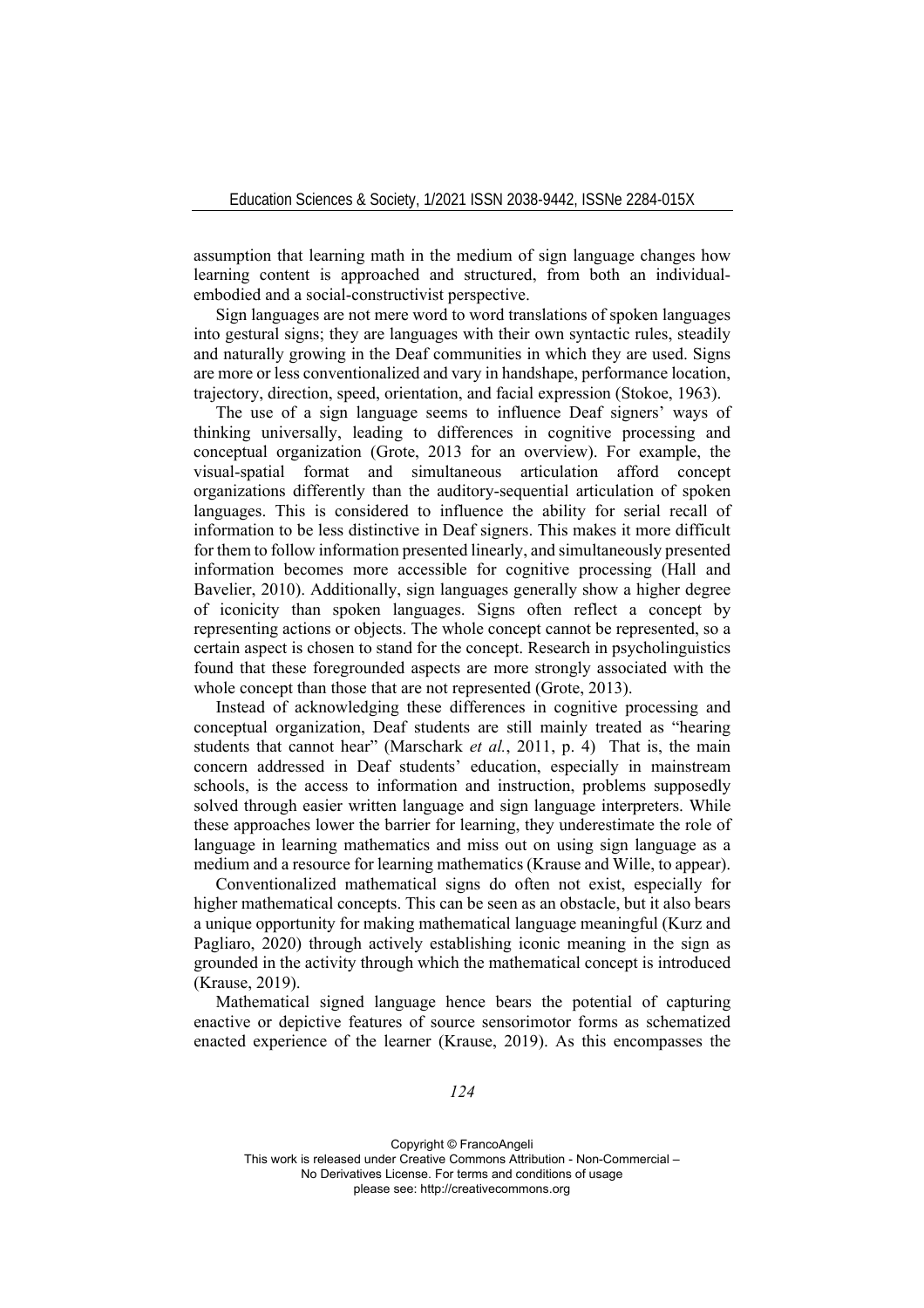manual action, idiosyncratic gestures as proto-signs arising from this action, and eventually signed mathematical discourse integrating such gestural expression, we refer to this as *modal-continuity* (Krause and Abrahamson, 2020). Iconicity thus becomes part of the modal hybrid of gestures and signs in signed discourse and thereby shapes the development of socially negotiated mathematical meaning.

The SignEd|Math design takes advantage of the potential of sign languages to allow for modal continuity to model embodied experience that fosters the emergence of conceptually and linguistically fruitful signed mathematics discourse about a specific topic (Krause and Abrahamson, 2020). It accordingly involves two phases: one designed to establish individual embodied experience through solving a dynamic interaction problem, and a second fostering the negotiation of mathematical meaning through signed discourse.

We focus here on the first phase: an adaptation of the MIT-P design (Abrahamson and Trninc, 2015) implemented on a multi-touch interface to allow for bridging from action to signed mathematical discourse in a conceptually meaningful way. Instead of using the height of two reference points on a vertically oriented screen, learners manipulate the lengths of two bars on a touchscreen, each spanned by the thumb and index finger of one hand (Fig. 4). Just as in the original design, the screen turns green when the lengths of the two bars stand in a certain ratio. Manipulation with the thumb and index finger mimics a handshape called 'bent L', in American Sign Language used as a classifier to refer to the idea of number or quantity. The classifier is not the actual sign for the idea itself but rather a representation of the idea in context and can be varied depending on the context. For example, Kurz and Pagliaro (2020) use it to stand in for the numerator and the denominator in a conceptually meaningful sign for improper fraction in which the numerator is indicated as larger in quantity as in the denominator. The SignEd|Math MIT-P redesign integrates the classifier handshape as a feature in the tablet action attempting to link action, concept, and language in a meaningful way.

The main objective of the second phase is to allow for an occasion to negotiate mathematical meaning through collaborative problem solving on a transfer problem. For this, pairs of students are invited to collaboratively solve a problem that elaborates on the idea of proportion as encountered when working with the digital interface. Following socio-constructivist theories, shared mathematical meaning might then develop as constructed among peers, together with shared gestural signs as a preconventional means to address the new mathematical knowledge in development. This transfer problem can deepen the engagement with the proportion concept as encountered when working with the digital interface. For example, the students can be asked to solve a similar problem that uses another ratio as an underlying rule with each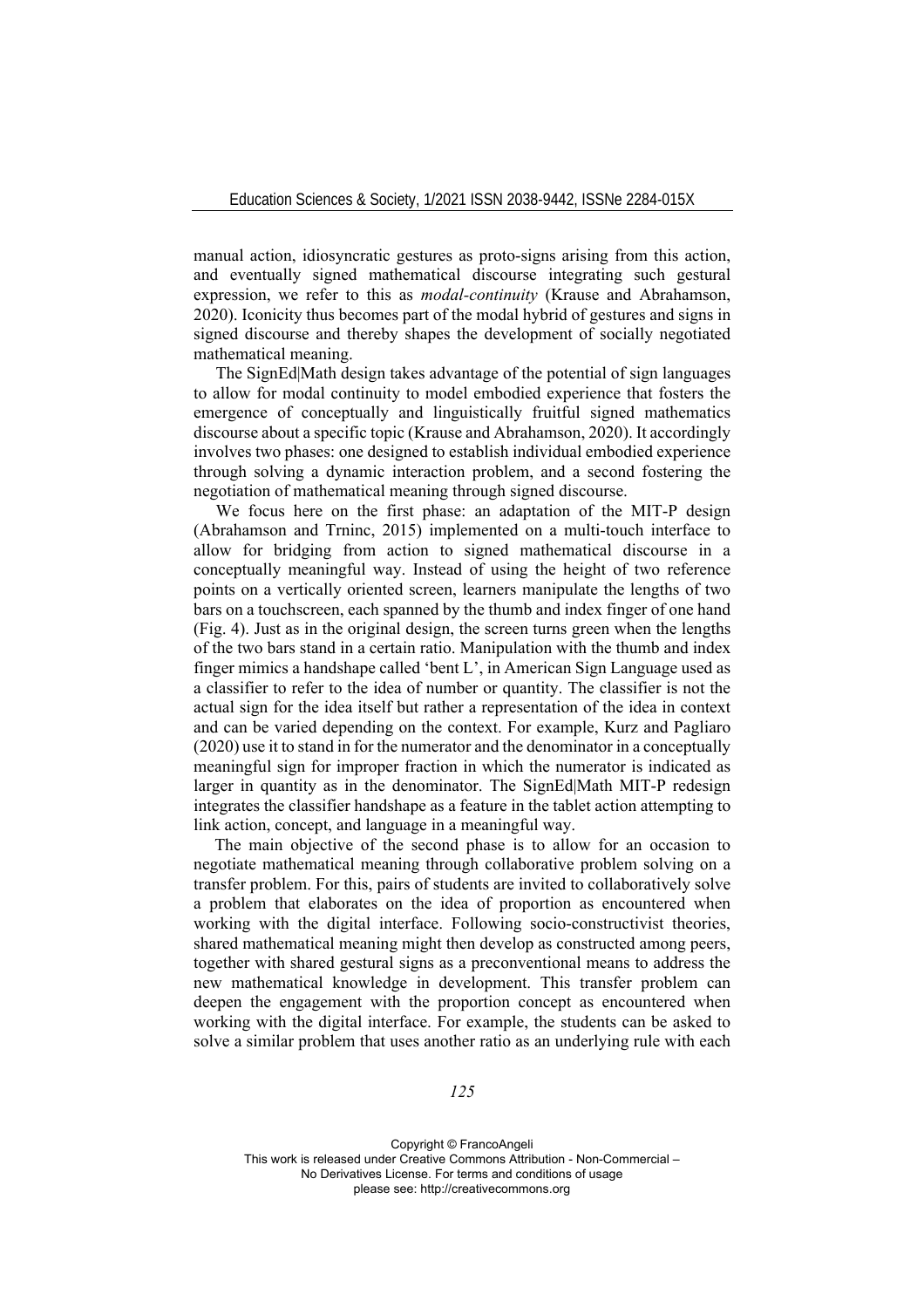student controlling one bar such that the students need to negotiate the coordination of their movement. The transfer problem can also go beyond the original interaction problem and widen the conceptual involvement by linking to related concepts like fractions.

*Fig. 4 - SignEd|Math App* 



*Note.* The two bars move dynamically and change their length. The screen turns green when the right bar is twice as long as the left bar.

### *Implications for practice:*

- 1. In lesson design, we can plan approaches and activities in ways that facilitate links between language, gestural expression, and other visual representations to foster meaning making in and through the social interaction.
- 2. More specifically, we can plan embodied activities with the idea in mind that they match the corresponding mathematical signs to also build a representational bridge to facilitate communication between hearing and Deaf students.

## **3. Getting Up to SpEED: A Starter Kit**

These ongoing projects illustrate the traction of embodied cognition on design problems across different populations and learning goals. Although each population's needs are distinct, embodied cognition sheds useful light on learning for all of them. As these designs are tested and iterated, they can also help to develop and refine theories of embodied learning.

We conclude with lessons learned across these diverse projects for prospective SpEED designers. SpEED relies upon careful differentiation of the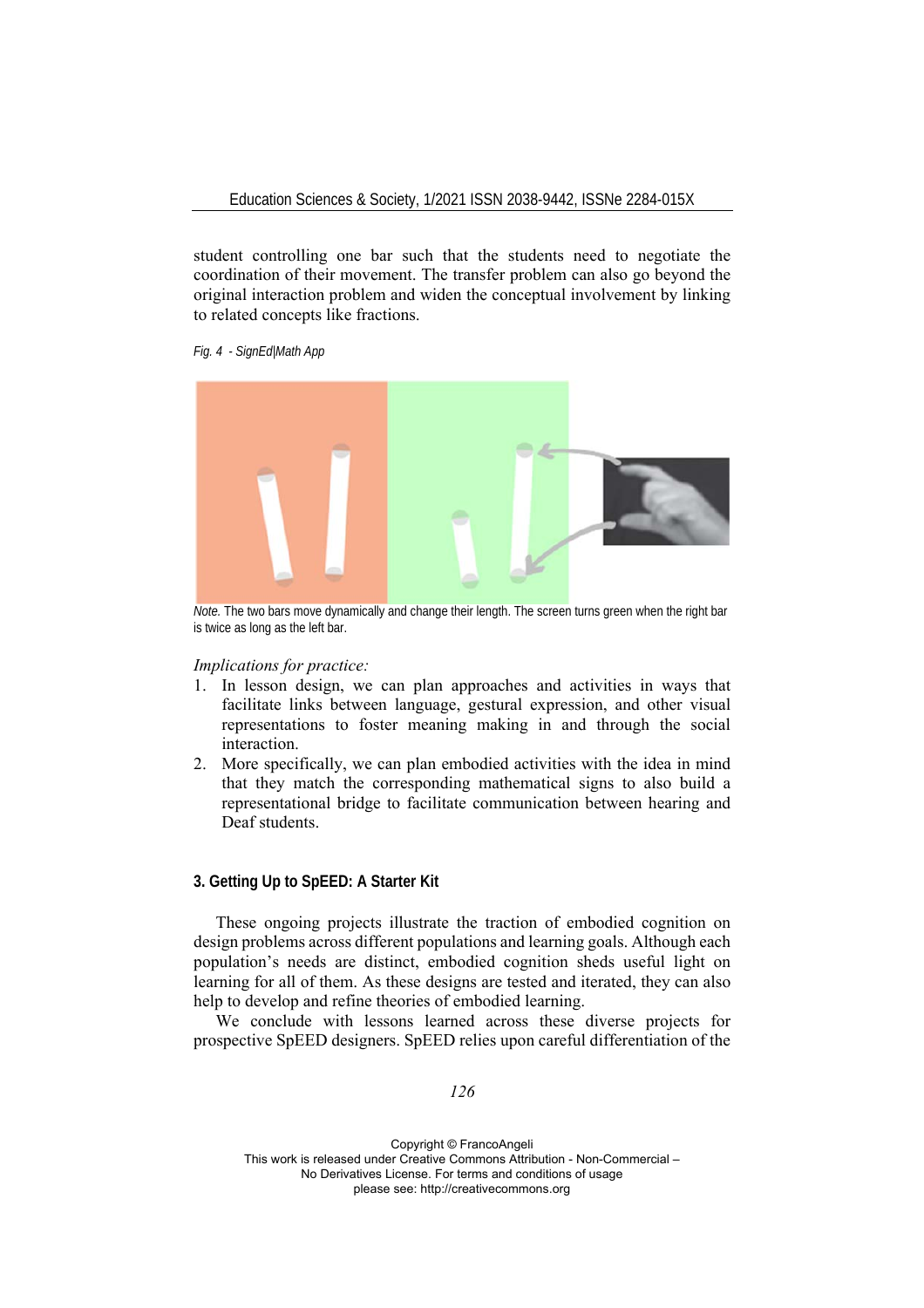factors affecting learners' interactions with peers, objects, themselves, and their environment. Three parameters can help to specify and reimagine these relations: modality, semiotic mode, and media. *Modality* refers to the sensory and motor systems recruited by a task. Examples include visual, auditory, tactile, proprioceptive (body-in-space), and vestibular (balance) systems, as well manual (hands), oral (speech), or whole-body motor systems (Edwards and Robutti, 2014). *Media* are materials, like pen-and-paper, a tablet interface, or the body (Kress, 2001). *Semiotic modes* are systems of meaning-making involving any kinds of signs (Kress, 2001). These include, for example, spoken or signed language, gesture, and mathematical symbols. The interactions among these three parameters – modality, media and semiotic modes – create the conditions for what kinds of learning can take place. For example, SignEd|Math resists replicating the semiotic modes of spoken language in sign language, appreciating that the practice of signing changes the way Deaf learners structure their experiences and their knowledge. The media is designed to give learners access through manual action ground conceptual learning through the modality of manual kinesthesia and encourage collaborative meaning making through the semiotic mode of signed language.

Special education populations frequently engage the world in ways that differ from neuromajority individuals, through modalities that are not traditionally privileged as ways of learning. Just because vision and hearing are common modalities does not mean they deserve to be the only ways that concepts are represented for students. A SpEED approach combats what we call *modalism*: the over-reliance on dominant modalities like vision and hearing. Greater learning opportunities might be found through engaging other modalities like touch and movement to explore concepts. Using shared modalities means that learners can work together and talk about what they are doing; this creates rich opportunities for inclusive learning.

To teachers and researchers seeking to undertake SpEED, we offer the following guiding questions:

- 1. **Embodied resources:** What kinds of sensorimotor activities, strengths, and practices do these learners already have in their repertoire? How might these be related to focal content?
- 2. **Modalities:** What modalities are traditionally used to teach this content? How does this shape the way the concept is thought about? How might this content be presented and experienced through modalities accessible to this learner? What other modalities could be engaged?
- 3. **Media:** What media is traditionally used to teach this content? What modalities are used to engage with this media? What kind of media could give students opportunities to interact *dynamically* through other modalities?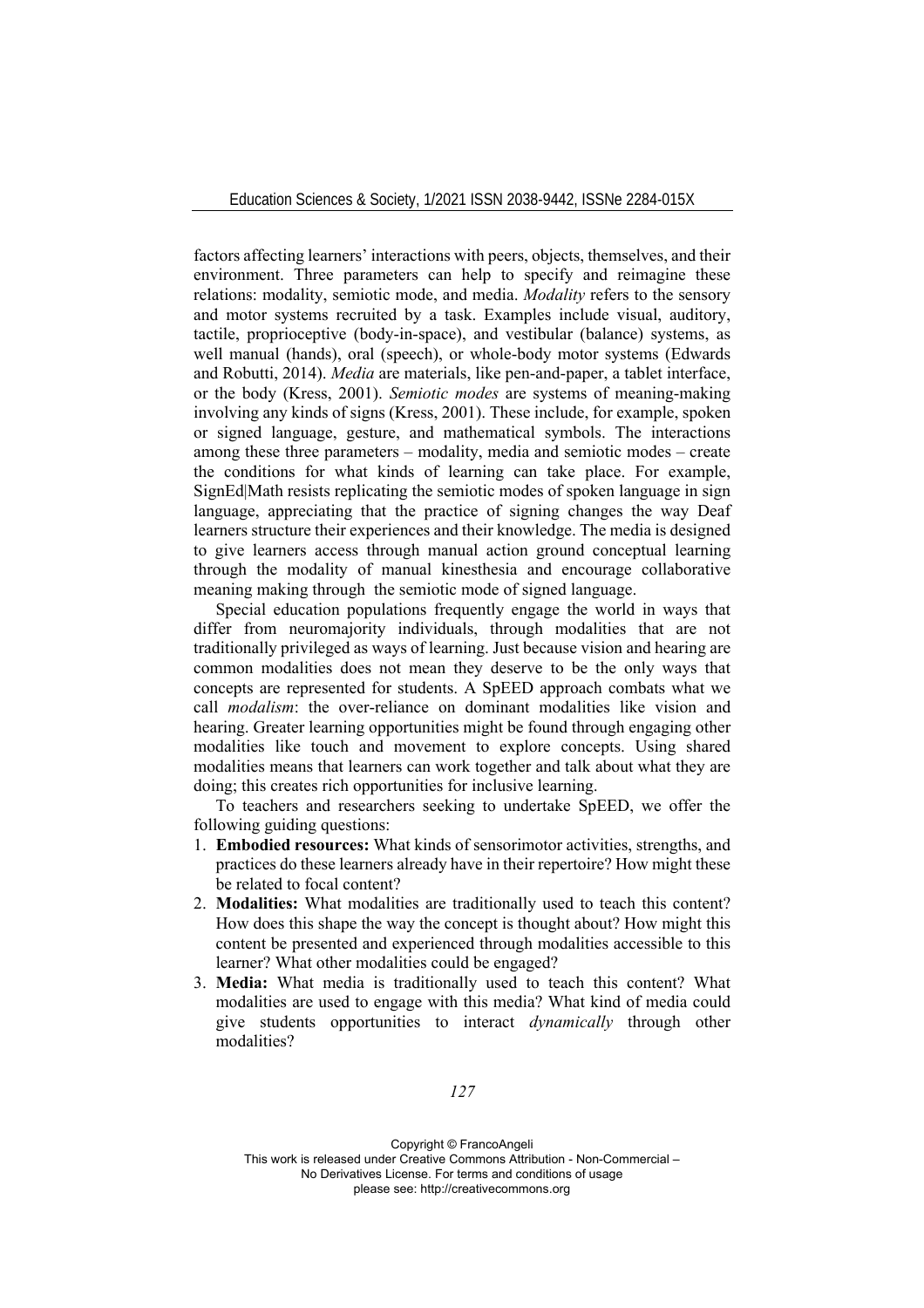- 4. **Semiotic modes:** What semiotic modes are traditionally used to teach this content? Are these modes accessible to the learner? Are these modes necessary for the content, or incidental? Could these modes be replaced or transformed so that this student might fully access them?
- 5. **Interaction loop:** What kind of interaction do I want to enable in this design? How will the learner get ongoing feedback from their activity?
- 6. **Peer interaction and discourse:** How are learners interacting with peers during this activity? Can we create shared sensorimotor experiences that allow peers to collaborate and discuss? Can we embrace social interaction beyond the dominant modalities of speech and the linguistic system?

The SpEED framework can bring a fresh perspective to longstanding challenges in education and help imagine ways to deepen disciplinary and peer engagement for diverse learners. We offer these questions as an invitation to teachers and researchers to join us in SpEEDing towards a more equitable classroom.

## **4. Commentary by Filippo Gomez Paloma: SpEED in an Italian Context**

This commentary reflects upon the potential application of SpEED in the Italian context. A brief excursus about legislative history and pedagogical inclusion is necessary to understand how fertile and ready he Italian educational system is to welcome this new inclusive approach.

The Italian regulations, starting with the Falcucci document (1977), highlight the evolution of the inclusive pedagogical model of schooling. In recent decades, there have been numerous legislative interventions (Legge 5 febbraio 1992, n. 104 sulla disabilità; Legge 8 ottobre 2010, n. 170 sui Disturbi Specifici di Apprendimento, DSA; D.M. del 27 dicembre 2012 e la C.M. n.8 del 6 marzo 2013 sui Bisogni Educativi Speciali, BES; D. Lgs. 13 aprile 2017, n. 66; D. Lgs. 7 agosto 2019, n. 96; D.I. 29 dicembre 2020 n. 182) that went from the mere insertion of disabled people into normal classrooms to inclusion of people with Special Educational Needs (*Bisogni Educativi Speciali:*  disabilities, specific learning disabilities, specific developmental disabilities, as well as socio-environmental, linguistic and cultural disadvantages).

This evolution has led the school system to pursue full inclusion of Special Educational Needs students, offering equal opportunity and dignity to all the students in the class, regardless of disability. Inclusion is an objective that the school autonomously pursues through intense and organized planning, valuing internal professionalism as well as local resources. Furthermore, the current national and international legislative framework with the issuing of the ICF, *International Classification of Functioning, Disability and Health* (WHO,

*128*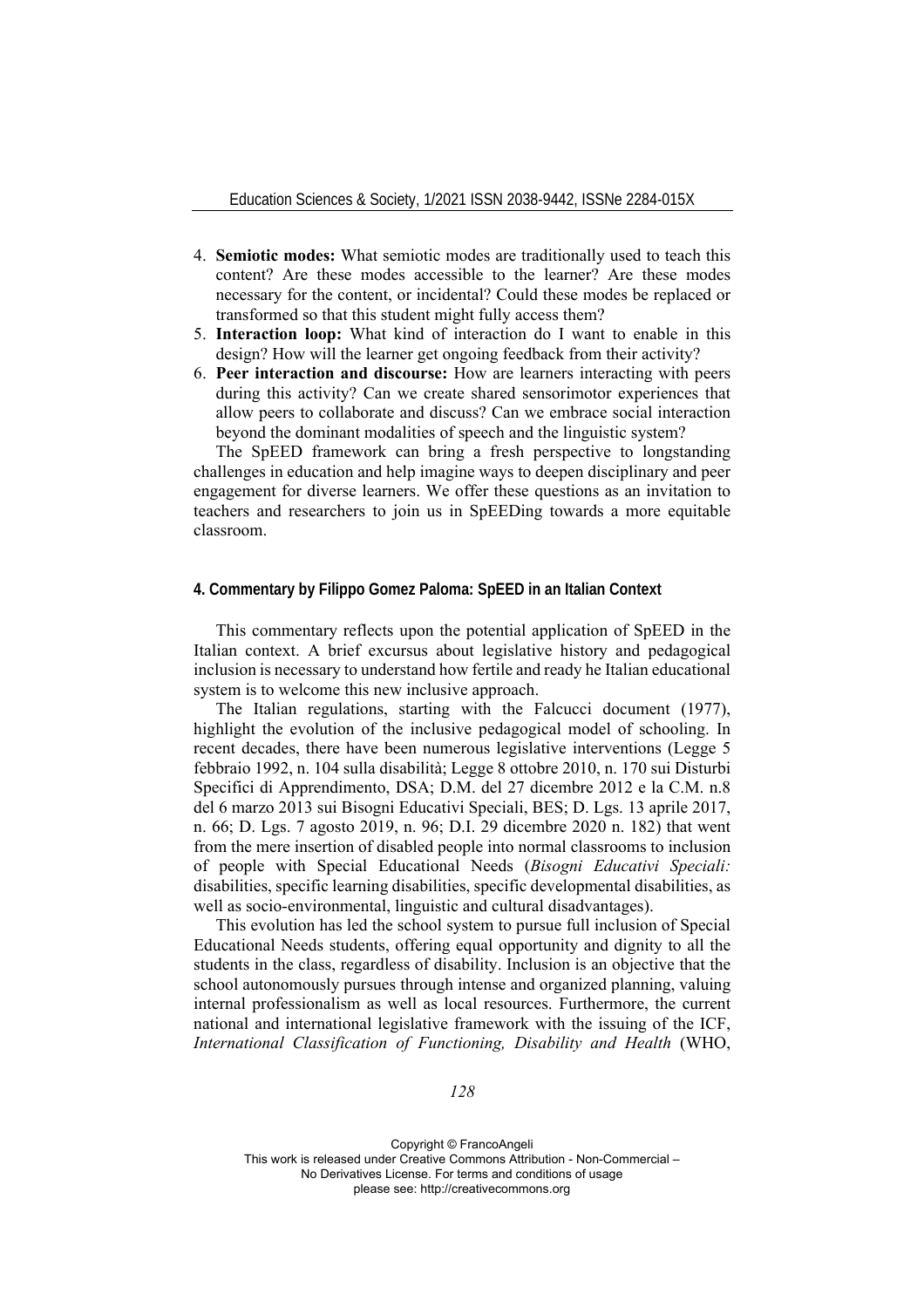2001; 2007), and of the New Individual Educational Plans promoted by the Interministerial decree n. 182 and by the related Guidelines (2020), has shifted the attention from the clinical problem of the single individual to the biopsycho-social variables that affect a subject's growth of their potential in life.

So far, it would seem that the legislative framework and the current and innovative pedagogical pathways offer high hope for implementing SpEED in Italy; yet the scientific approach that spearheads the Embodiment paradigm (Glenberg, 2008; Barsalou, 2010; Paas and Sweller 2012; Wilson and Golonka, 2013; Gallese, 2003; 2005; 2014) has been slow to take off. The scientific principles recommended by the Italian pedagogic community, although well aligned with the legislative norms (MIUR, 2012; 2018), run into difficulty due to an educational culture that does not yet widely value differences and consider learning as a situated not standardized process, that is directly connected to the subjective potential of each student and strongly dependent on the sensorimotor system, hence embodied (Gomez Paloma, 2020).

In my brief reflection, I will attempt to suggest some aspects and requirements to take into consideration for the SpEED model in the context of the Italian educational system.

The first requirement is the cultural transformation of the teachers' mindset. To this day, considering how the entry and service training courses for teaching professionals are organized and proposed, it is understandable, as well as reliable, that the mentality of educators actually limits the development potential of the Embodiment phenomenon in all forms of schools including inclusive ones. It is indispensable, therefore, to build a formative system, scientifically supported and conducted methodically with the same *Embodied* approach, which aims to raise awareness of educators as people, beyond the job description, as well as to favor the acquisition of integrated, Embodied-Centred (Gomez Paloma and Damiani, 2015) theoretical, practical, and experiential skills. This system, albeit ideal, is challenging because it clashes with the deep roots of Italian culture that tends to orient the population (legislators, directors, educators, families and students), both cognitively and socially to give more weight to words than actions, to external appearance than internal substance. The advancement of the book *Manuale delle Scuole ECS. The Neuroeducational Approach* (Gomez Paloma and Damiani, 2021) shows how much work is still necessary, but also proves that initial steps have already been taken and that a preliminary experimentation of the Embodied approach has been realized in several schools in Italy.

The second requirement is tied to the partial, if not nonexistent, compliance with the rules on inclusion which, as mentioned above, offer teachers maximal opportunity to enjoy SpEED's inclusive approach. The presence of disabled people in normal classrooms, despite being implemented for decades, does not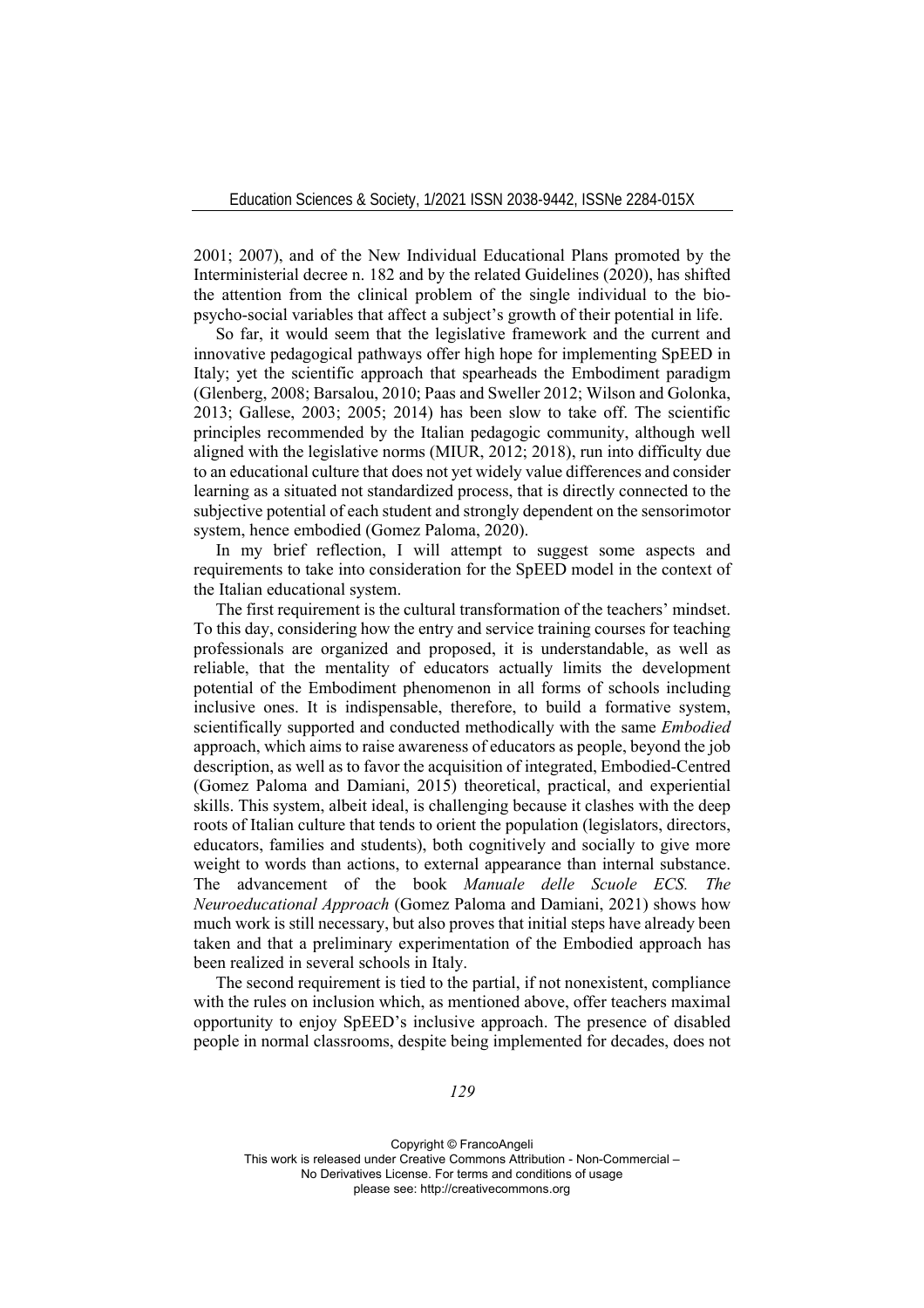result in the fullest and most significant concept of inclusion. This concept is understood as a phenomenon in which the context (educators, classmates, resources, and supports) adapts to facilitate the learning pathways of the student and yields a double positive effect: catering to the subject's potentials, emphasizing and recognizing them in their unique complexities, and teaching classmates to accept their peers' differences, taking on the human value of sharing for the future, and to avoid operating socially in a discriminatory manner. Too often, instead, the resources provided by the Italian school system – to special needs teachers – go towards an approach of assistance (to fill the gaps) and of pity, risking offending the student's dignity; this approach not only limits full participation in group activities but also deprives the subject of the active protagonism so emphasized in the Embodied approach.

As stated by Abrahamson (2014), embodied design – and with that also SpEED – focuses on what the students can already do and perceive and promotes activities that allow them to explore the target concepts, using their own resources. This allows the introduction of active disciplinary forms that help students understand and explain concepts through participation that is active and processed by the body.

Therefore, in Italy, the application of SpEED meets a second obstacle; here too, there is work to be done academically and institutionally to train teachers to value differences, and to improve and focus on the challenged subject's strengths.

The third requirement is the schools' institutional setup and their architectural limitations and affordances. For many years, Italy has been trying to promote an innovative form of urban planning (whether new construction, renovation, or retraining) that allows for more open spaces, and less physical and spatial restraint. This aims to shift didactics towards a more embodied approach, as to allow students to be more involved, in a collaborative way, in the planning of their school activities. The legislation itself (Legge 13 luglio, 2015, n. 107), with the Scuole Innovative del MIUR project, created the possibility of a dialogue between Pedagogy and Architecture, aware of the strong necessity to implement a structural change of the educational space (Gomez Paloma *et al.*, 2019; Vanacore and Gomez Paloma, 2020). This structural revolution is directly connected to SpEED, since many of the propositions here described include the use of specific spaces and supports, surpassing the traditional desk and chair classroom configuration, and opening the way for new forms of accessibility and use of space and objects in order to make learning sustainable and supportive of the students' well-being.

In conclusion, without repeating the validity of the propositions promoted by the SpEED working group established in the lab of my colleague Abrahamson – taking for granted the value of the constructs now known and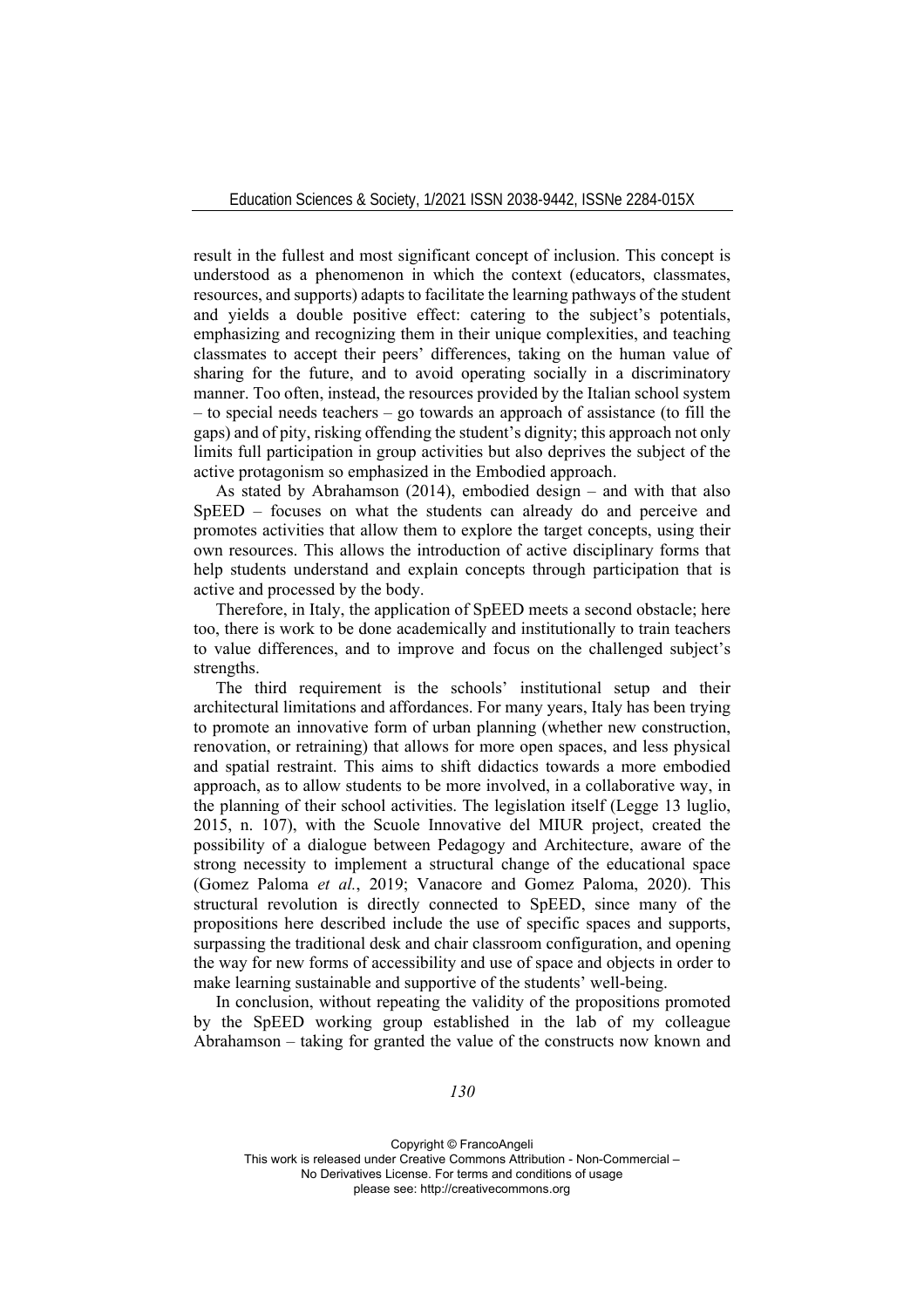evident to the entire international pedagogic community – it would be quite functional to apply this model to the demands and needs of disabled students.

Blind children who through vibration and sound can perceive the rules of mathematical proportions (Mathematics Imagery Trainer for Proportion) (Abrahamson *et al.*, 2014), fostering Deaf students' mathematical meaning making by grounding individual concept learning and signed mathematical discourse in manual action (Signed Math) (Krause and Abrahamson, in press), integrating sensory regulation and embodied cognition to benefit students with ADHD in the study of number lines (Balance Board Math), the exploration through touch and sound of music integrated with social interaction for autistic students (Magical Musical Mat), are four excellent ideas that, as stated by my colleagues, aim to surpass the common use of what Gardner called the canonical channels (sight and hearing), opening new horizons and sensors (touch, movement), as recognized by Berthoz (1998). Thus, the concepts for students with special education needs will actually be explored, and not decoded with often-compromised abstract cognitive processes.

We are aware, however, that, as previously mentioned, in order for SpEED to take shape and become applicable in the Italian educational system, we must take the responsibility of setting in motion regulatory and planning actions, both academically and institutionally, to face the consolidated barriers (structural and mental) that do not allow the above-mentioned requirements to be satisfied.

These steps matter because SpEED applies the theory of Embodied Cognition to the design of Special Pedagogy, which we support as, we are convinced, it will leave a deep mark on education of the next generations.

### **References**

Abrahamson D. (2014). Building educational activities for understanding: An elaboration on the embodied design framework and its epistemic grounds. *International Journal of Child-Computer Interaction, 2*(1): 1-16. Doi: 10.1016/j.ijcci.2014.07.002.

Abrahamson D., & Trninic D. (2015). Bringing forth mathematical concepts: Signifying sensorimotor enactment in fields of promoted action. *ZDM Mathematics Education, 47*(2): 295-306. Doi: 10.1007/s11858-014-0620-0.

Abrahamson D., Flood V. J., Miele J. A., & Siu Y.-T. (2019). Enactivism and ethnomethodological conversation analysis as tools for expanding Universal Design for Learning: The case of visually impaired mathematics students. *ZDM Mathematics Education, 51*(2): 291-303. Doi: 10.1007/s11858-018-0998-1.

Abrahamson D., Nathan M. J., Williams-Pierce C., Walkington C., Ottmar E. R., Soto H., & Alibali M. W. (2020). The future of embodied design for mathematics

## *131*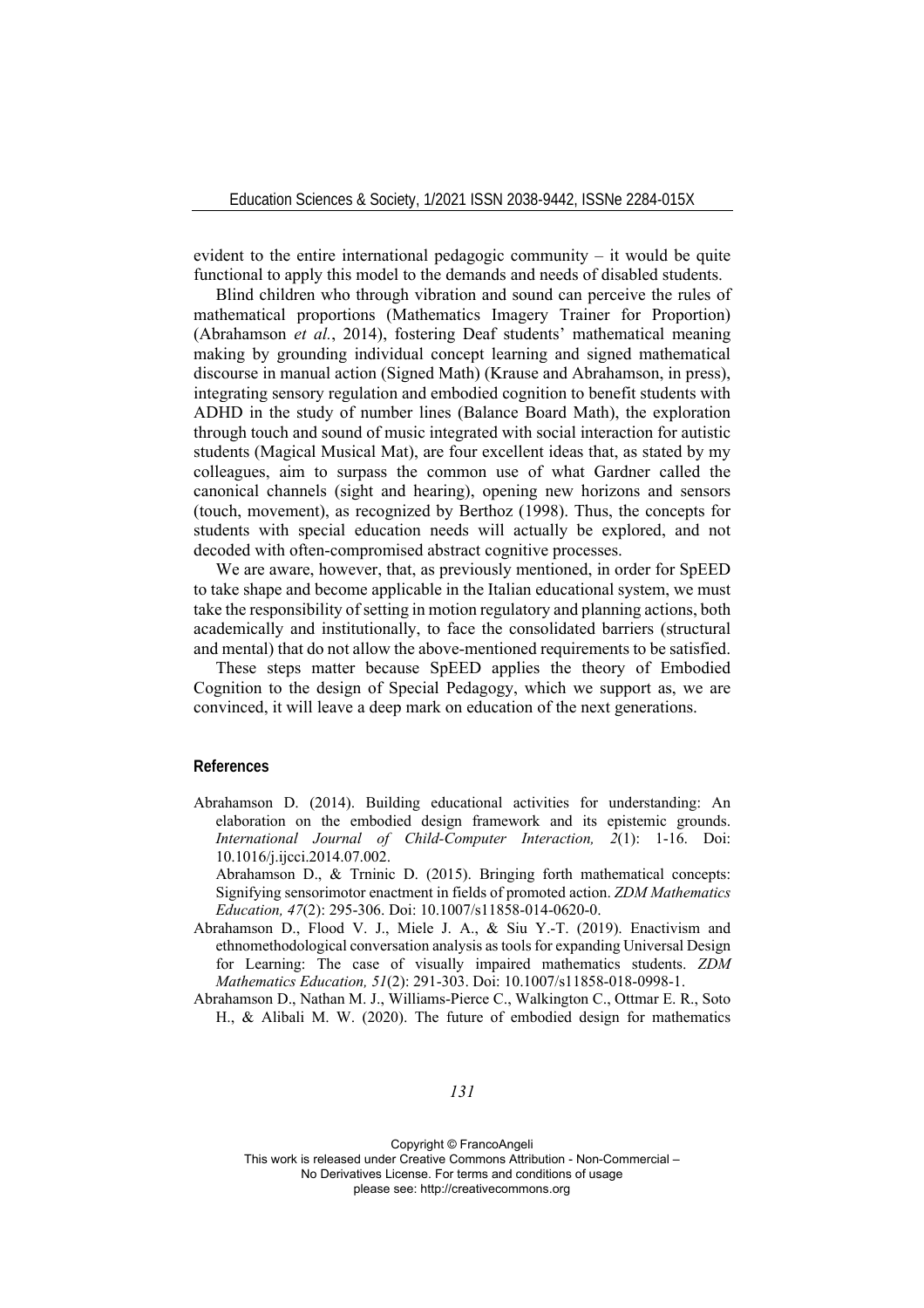teaching and learning [Original Research]. *Frontiers in Education, 5*(147). Doi: 10.3389/feduc.2020.00147.

- Antle A. N., Corness G., & Bevans A. (2013). Balancing justice: Comparing whole body and controller-based interaction for an abstract domain. *International Journal of Arts and Technology*, *6*(4): 388-409. Doi: 10.1504/IJART.2013.058285.
- Ashburner J., Ziviani J., & Rodger S. (2008). Sensory processing and classroom emotional, behavioral, and educational outcomes in children with Autism Spectrum Disorder. *American Journal of Occupational Therapy*, *62*(5): 564-573.
- Bakker A. (2018). *Design research in education: A practical guide for early career researchers.* London: Routledge. Doi: 10.4324/9780203701010.
- Barsalou L.W. (2010). Grounded cognition: Past, present, and future. *Cognitive Science, 2*(4). Doi: 10.1111/j.1756-8765.2010.01115.x.

Berthoz A. (1998). *Il senso del movimento*. Milano: McGraw-Hill Companies.

- CAST (2018). *Universal Design for Learning Guidelines version 2.2*. http://udlguidelines.cast.org.
- Chen R. S. Y., Ninh A., Yu B., & Abrahamson D. (2020). Being in touch with the core of social interaction: Embodied design for the nonverbal. In M. Gresalfi & I. S. Horn (Eds.). *The Interdisciplinarity of the Learning Sciences, Proceedings of the 14th meeting of the International Society of the Learning Sciences (ICLS 2020)* (Vol. 3, pp. 1681-1684). International Society of the Learning Sciences.
- Circolare Ministeriale n. 8, *Indicazioni operative sulla Direttiva ministeriale "Strumenti d'intervento per alunni con bisogni educativi speciali e organizzazione territoriale per l'inclusione scolastica"*. prot. 561/6.3.2013, Roma, marzo 2013.
- Cobb P., Confrey J., diSessa A., Lehrer R., & Schauble L. (2003). Design experiments in educational research. *Educational Researcher, 32*(1): 9-13. Doi: 10.3102/0013189X032001009.
- D. Lgs 13 aprile 2017, n. 66, Norme per la promozione dell'inclusione scolastica degli studenti con disabilità, a norma dell'articolo 1, commi 180 e 181, lettera c), della legge 13 luglio 2015, n. 107, *Gazzetta Ufficiale* n.112 del 16-5-2017 - Suppl. Ordinario n. 23.
- de Freitas E., & Sinclair N. (2014). *Mathematics and the body: Material entanglements in the classroom.* Cambridge University Press. Doi: 10.1017/CBO9781139600378.
- Decreto Legislativo 7 agosto 2019, n. 96 Disposizioni integrative e correttive al decreto legislativo 13 aprile 2017, n. 66, recante: «Norme per la promozione dell'inclusione scolastica degli studenti con disabilità, a norma dell'articolo 1, commi 180 e 181, lettera c), della legge 13 luglio 2015, n. 107». *Gazzetta Ufficiale* n.201 del 28-8- 2019.
- Decreto Interministeriale 29 dicembre 2020, n.182, *Adozione del modello nazionale di piano educativo individualizzato e delle correlate linee guida, nonché modalità di assegnazione delle misure di sostegno agli alunni con disabilità, ai sensi dell'articolo 7, comma 2-ter del decreto legislativo 13 aprile 2017, n. 66.*
- Direttiva Ministeriale 27 dicembre 2012, *Strumenti d'intervento per alunni con bisogni educativi speciali e organizzazione territoriale per l'inclusione scolastica.*

*132*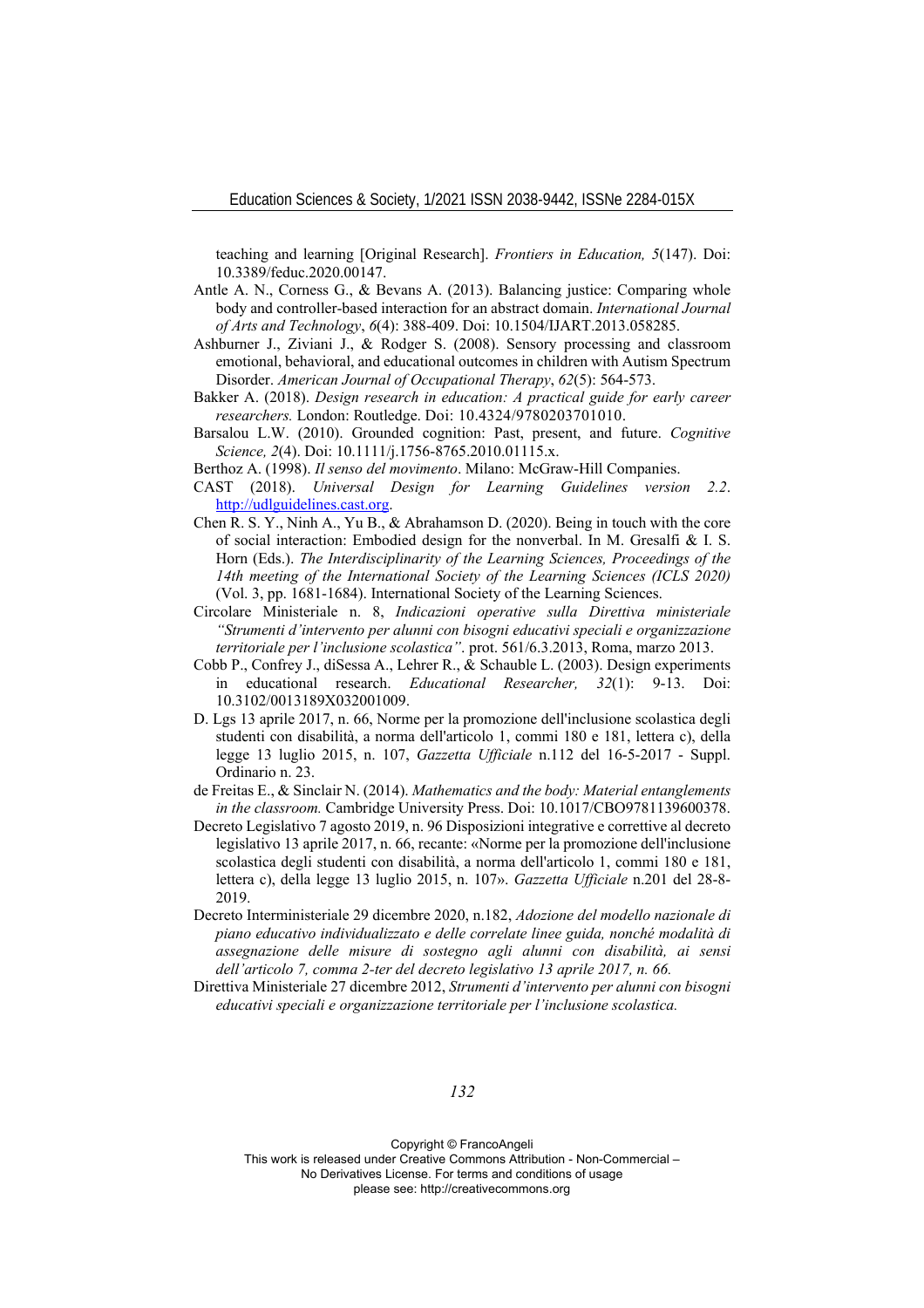- Dunn W. (1997). The impact of sensory processing abilities on the daily lives of young children and their families: A conceptual model. *Infants and Young Children, 9*(4), 23-35. Doi: 10.1097/00001163-199704000-00005.
- Fincher-Kiefer R. (2019). *How the body shapes knowledge: Empirical support for embodied cognition.* American Psychological Association. Doi: 10.1037/0000136- 000.
- Gallese V. (2003). The manifold nature of interpersonal relations: The quest for a common mechanism. *Philosophical Transactions of the Royal Society of London B, 358 (1431):* 517-528. Doi: 10.1098/rstb.2002.1234.
- Gallese V. (2005). Embodied simulation: From neurons to phenomenal experience. *Phenomenology and the Cognitive Sciences, 4*: 23-48. Doi: 10.1007/s11097-005- 4737-z.
- Gallese V. (2014) Bodily selves in relation: embodied simulation as second person perspective on intersubjectivity. *Philosophical Transactions of the Royal Society of London B, 369*: 20130177. Doi: 10.1098/rstb.2013.0177.
- Gernsbacher M.A. (2017). Editorial perspective: The use of person-first language in scholarly writing may accentuate stigma. *Journal of Child Psychology and Psychiatry, 58*(7): 859-861. Doi: 10.1111/jcpp.12706.
- Glenberg A.M. (2008). Embodiment for education. In: Calvo P. & Gomila A. (Eds.). *Handbook of Cognitive Science: An Embodied Approach*. San Diego: Elsevier.
- Glenberg A. M., Gutierrez T., Levin J. R., Japuntich S., & Kaschak M. P. (2004). Activity and imagined activity can enhance young children's reading comprehension. *Journal of Educational Psychology*, *96*(3): 424-436. Doi: 10.1037/0022-0663.96.3.424.
- Grote K. (2013). *'Modality Relativity?' The Influence of Sign Language and Spoken Language on Semantic Categorization*. Dissertation. Retrieved 01/15/2017 from: http://publications.rwth-aachen.de/record/211239/files/4546.pdf.
- Goldsmith S. (1997). *Designing for the disabled: The new paradigm.* London: Routledge.
- Gomez Paloma F., Damiani P. (2015). *Cognizione corporea, competenze integrate e formazione dei docenti. I tre volti dell'Embodied Cognitive Science per una scuola inclusiva*. Trento: Erickson.
- Gomez Paloma F., Borrelli M., Buondonno E. (2019)*. Scuole innovative. L'Embodied Cognition Design come paradigma dei nuovi spazi scolastici.* Roma: Nuova cultura.
- Gomez Paloma F. (a cura di) (2020). *Embodiment & School.* Lecce: Pensa Multimedia. Gomez Paloma F., & Damiani P. (2021). *Manuale delle Scuole ECS. The Neuroeducational Approach*. Brescia: Scholè.
- Goodwin M. H. (2017). Haptic sociality. *Intercorporeality: Emerging socialities in interaction*, 73-102. Doi: 10.1093/acprof:oso/9780190210465.003.0004.
- Hall M. L., & Bavelier D. (2010). Working memory, Deafness, and sign language. In: M. Marschark, P. E. Spencer (Eds.). *The Oxford handbook of Deaf Studies, language, and education,* Vol. 2. (pp. 457-472). Oxford University Press. Doi: 10.1111/j.1467-9450.2009.00744.x.
- Hitier M., Besnard S., & Smith P. (2014). Vestibular pathways involved in cognition. *Frontiers in Integrative Neuroscience*, *8*(59). Doi: 10.3389/fnint.2014.00059.

Copyright © FrancoAngeli This work is released under Creative Commons Attribution - Non-Commercial –

No Derivatives License. For terms and conditions of usage

please see: http://creativecommons.org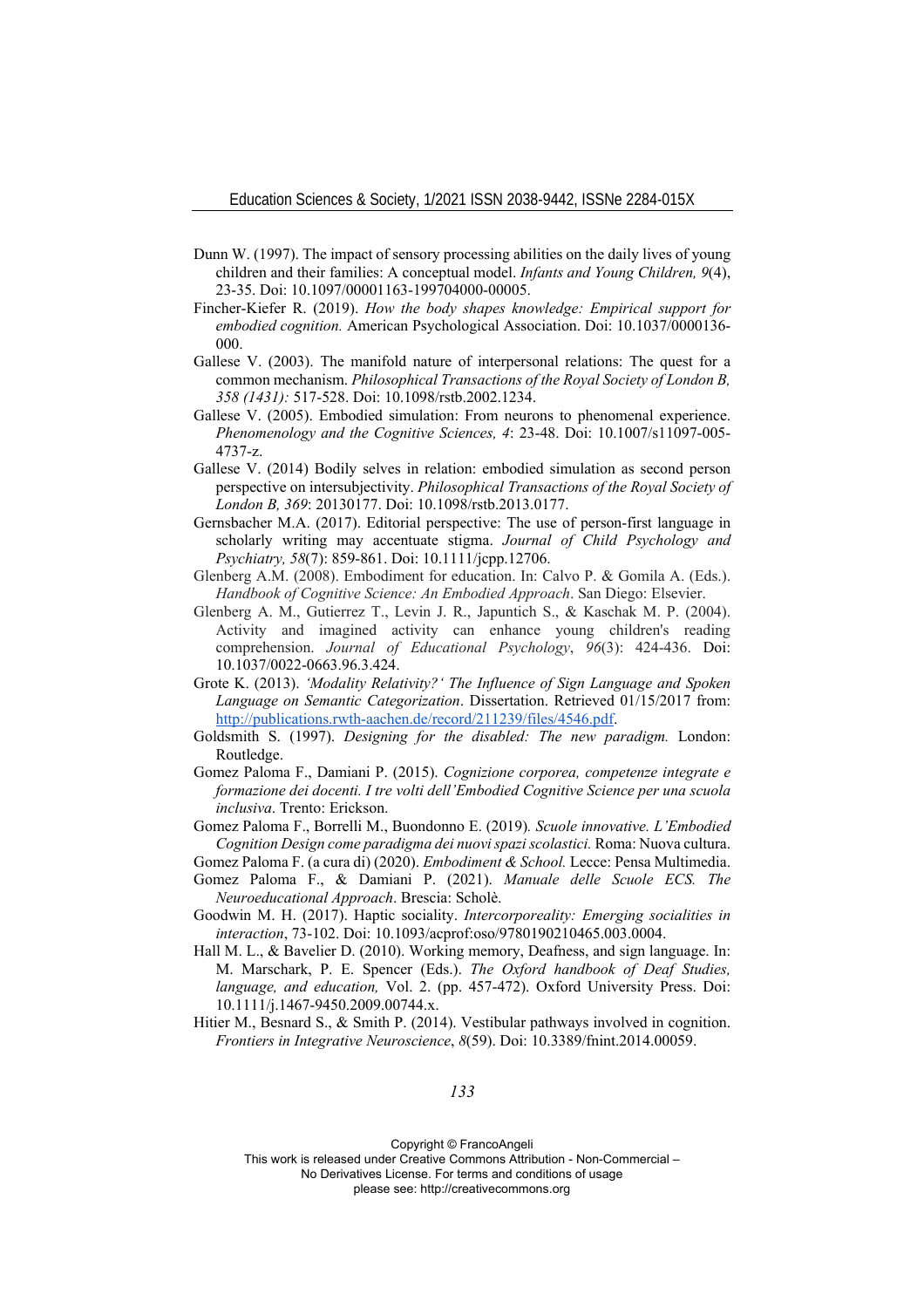- Hutto D. D., Kirchhoff M. D., & Abrahamson D. (2015). The enactive roots of STEM: Rethinking educational design in mathematics. In: P. Chandler & A. Tricot (Eds.). Human movement, physical and mental health, and learning [Special issue]. *Educational Psychology Review, 27*(3): 371-389. Doi: 10.1007/s10648-015-9326- 2.
- Hutto D. D., & Myin E. (2012). *Radicalizing enactivism: Basic minds without content*. Cambridge: M.I.T Press.
- Kelton M. L., & Ma J. Y. (2018). Reconfiguring mathematical settings and activity through multi-party, whole-body collaboration. *Educational Studies in Mathematics, 98*(2): 177-196. Doi: 10.1007/s10649-018-9805-8.
- Krause C.M. (2019). What you see is what you get? Sign language in the mathematics classroom. *Journal for Research in Mathematics Education, 50*(1): 84-97. Doi: 10.5951/jresematheduc.50.1.0084.
- Krause C. M., & Abrahamson D. (2020). Modal continuity in Deaf students' signed mathematical discourse. In: A. Isabel Sacristán & J. Carlos Cortés (Eds.). *"Entre Culturas / Across Cultures" – Proceedings of the 42nd annual meeting of the North-American chapter of the International Group for the Psychology of Mathematics Education (PME-NA)* (pp. 1448-1449). PME-NA.
- Krause C.M. & Wille A. M. (to appear). Sign language in light of mathematics education: an exploration within semiotic and embodiment theories of learning mathematics. *American Annals of the Deaf - Special Issue on 'Critical Topics in Mathematics Education: Research to Practice with Deaf/Hard-of-Hearing Students'.*
- Kurz C. & Pagliaro C.M. (2020). Using L1 sign language to teach mathematics. In: R. S. Rosen (Ed.). *The Routledge handbook of sign language pedagogy* (pp. 85-99). Routledge. Doi: 10.1093/deafed/enp015.
- Lambert R. (2019). Political, relational, and complexly embodied; experiencing disability in the mathematics classroom. *ZDM Mathematics Education*. Doi: 10.1007/s11858-019-01031-1.
- Legge 5 febbraio 1992, n. 104, Legge-quadro per l'assistenza, l'integrazione sociale e i diritti delle persone handicappate, *Gazzetta Ufficiale* Serie Generale n.39 del 17- 02-1992 - Suppl. Ordinario n. 30.
- Legge 8 ottobre 2010, n. 170, Nuove norme in materia di disturbi specifici di apprendimento in ambito scolastico, *Gazzetta Ufficiale* N. 244 del 18 Ottobre 2010.
- Legge 13 luglio 2015, n. 107, Riforma del sistema nazionale di istruzione e formazione e delega per il riordino delle disposizioni legislative vigenti, *Gazzetta Ufficiale*, Serie Generale n.162 del 15-07-2015.
- Liebowitz C. (2015, March 2015). *I am disabled: on identity-first versus people- first language.* The body is not an apology. https://thebodyisnotanapology.com/magazine/i-am-disabled-on-identity-firstversus-people-first-language/.
- Marschark M., Spencer P. E., Adams J., & Sapere P. (2011). Evidence-based practice in educating deaf and hard-of-hearing children: Teaching to their cognitive strengths and needs. *European Journal of Special Needs Education, 26*(1): 3-16. Doi: 10.1080/08856257.2011.543540.

Copyright © FrancoAngeli

This work is released under Creative Commons Attribution - Non-Commercial –

No Derivatives License. For terms and conditions of usage please see: http://creativecommons.org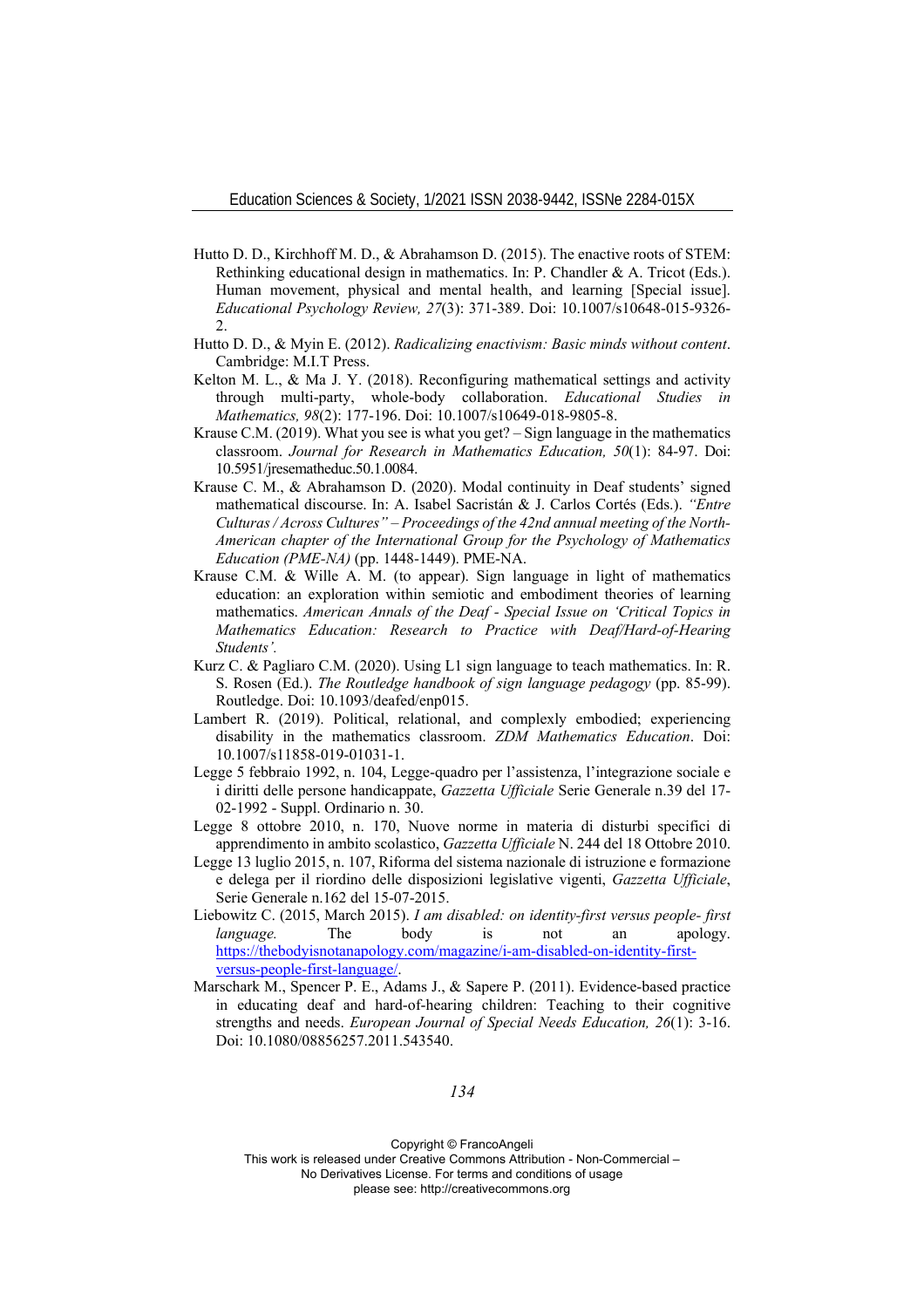- Meyer A., Rose D.H., & Gordon D. (2014). *Universal design for learning: Theory and practice.* CAST.
- Ministero della Pubblica Istruzione (1975). *Relazione conclusiva della commissione Falcucci concernente i problemi scolastici degli alunni handicappati.* Consultato il 12.01.2011 su http://www.edscuola.it/archivio/didattica/falcucci.html.
- Ministero dell'Istruzione dell'Università e della Ricerca (2012). *Indicazioni Nazionali per il Curricolo della Scuola dell'Infanzia e del Primo Ciclo d'Istruzione.*
- Ministero dell'Istruzione dell'Università e della Ricerca (2018). *Indicazioni Nazionali e nuovi scenari.*
- Nathan M. (2014). Grounded mathematical reasoning. In L. Shapiro (Ed.), *The Routledge handbook of embodied cognition* (pp. 171-183). Routledge.
- Nemirovsky R., Tierney C., & Wright T. (1998). Body motion and graphing. *Cognition and Instruction, 16*(2): 119-172. Doi: 10.1207/s1532690xci1602\_1.
- Newen A., Bruin L.D., & Gallagher S. (Eds.). (2018). *The Oxford handbook of 4e cognition*. Oxford: Oxford University Press.
- Ottmar E. R., Landy D., Weitnauer E., and Goldstone R. (2015). Graspable mathematics: using perceptual learning technology to discover algebraic notation. In: M. Meletiou-Mavrotheris, K. Mavrou, and E. Paparistodemou (Eds.). *Integrating Touch-enabled and Mobile Devices into Contemporary Mathematics Education* (pp. 24-28). IGI Global.
- Paas F., & Sweller J. (2012). An evolutionary upgrade of cognitive load theory: Using the human motor system and collaboration to support the learning of complex cognitive tasks. *Educ Psychol Rev, 24*: 27-45. Doi: 10.1007/s10648-011-9179-2.
- Rose D. H., & Meyer A. (2002). *Teaching every student in the digital age: Universal design for learning.* Association for Supervision and Curriculum Development.
- Sarver D. E., Rapport M. D., Kofler M. J., Raiker J. S., & Friedman L. M. (2015). Hyperactivity in attention-deficit/hyperactivity disorder (ADHD): impairing deficit or compensatory behavior?. *Journal of Abnormal Child Psychology*, *43*(7): 1219- 1232. Doi: 10.1007/s10802-015-0011-1.
- Scherr R. E., Close H. G., Close E. W., Flood V. J., McKagan S. B., Robertson A. D., et al. (2013). Negotiating energy dynamics through embodied action in a materially structured environment. *Phys. Rev. Special Topics Phys. Educ. Res.*, 52: 291-294. Doi: 10.1119/1.4872412.
- Shapiro L. (Ed.). (2014). *The Routledge handbook of embodied cognition.* London: Routledge.
- Shimizu V. T., Bueno O. F. A., & Miranda M. C. (2014). Sensory processing abilities of children with ADHD. *Brazilian Journal of Physical Therapy, 18*(4): 343-352. Epub July 25. Doi: 10.1590/bjpt-rbf.2014.0043.
- Sinclair N., & Heyd-Metzuyanim E. (2014). Learning number with TouchCounts: The role of emotions and the body in mathematical communication. *Technology, Knowledge and Learning, 19*(1-2): 81-99. Doi: 10.1007/s10758-014-9212-x.
- Stokoe W. C. (1963). Sign Language structure. *Annual Review of Anthropology, 9*: 365- 390. Doi: 10.1146/annurev.an.09.100180.002053.
- Tancredi S., Chen R. S. Y., Krause C., & Siu Y. T. (in press). The need for SpEED: Reimagining accessibility through Special Education Embodied Design. In: S. L.

*135* 

Copyright © FrancoAngeli

This work is released under Creative Commons Attribution - Non-Commercial – No Derivatives License. For terms and conditions of usage

please see: http://creativecommons.org